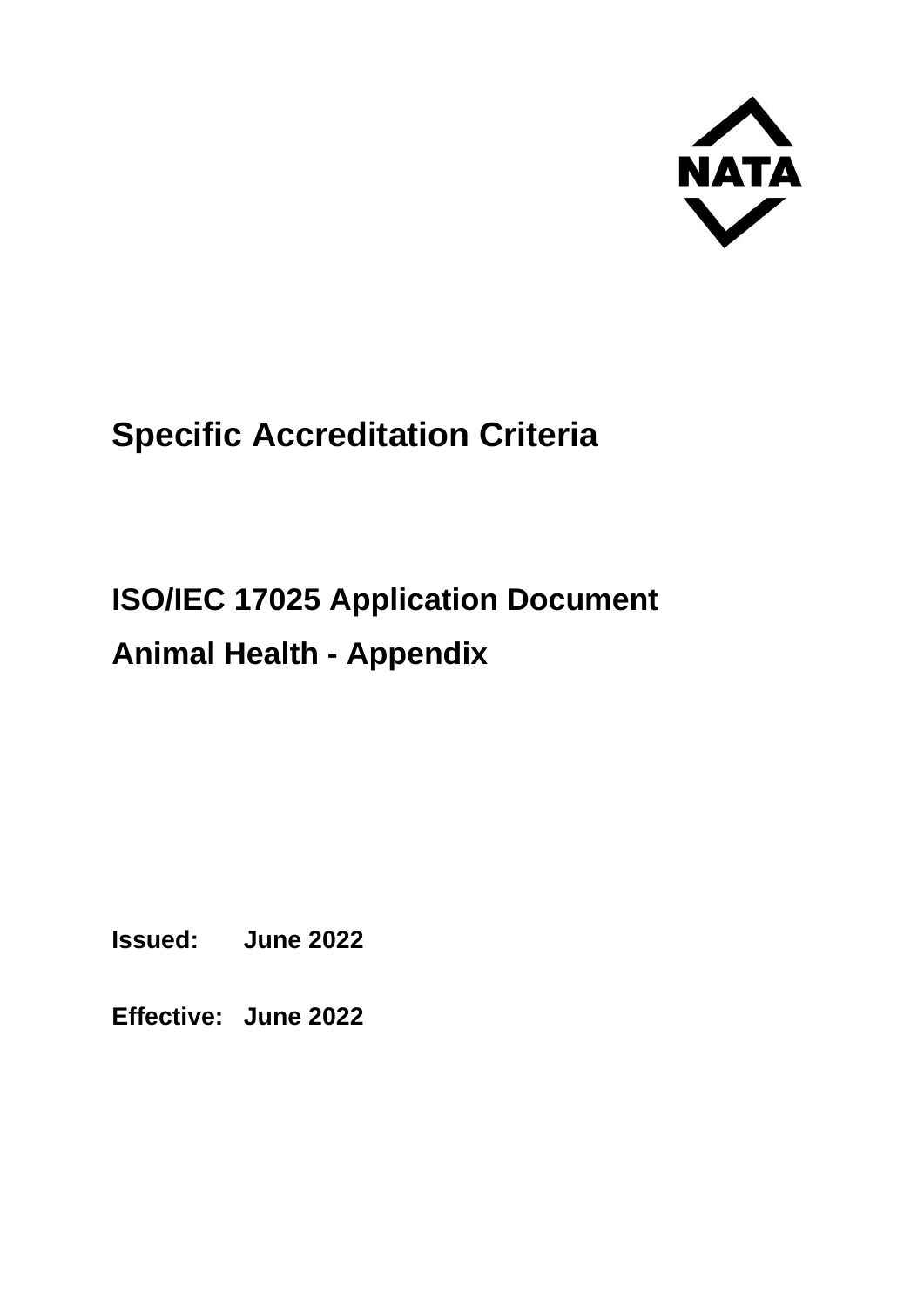#### **© Copyright National Association of Testing Authorities, Australia 2013**

This publication is protected by copyright under the Commonwealth of Australia Copyright Act 1968.

NATA's accredited facilities or facilities seeking accreditation may use or copy this publication or print or email this publication internally for accreditation purposes.

Individuals may store a copy of this publication for private non-commercial use or copy a reasonable portion of this publication in accordance with the fair dealing provisions in Part III Division 3 of the Copyright Act 1968.

You must include this copyright notice in its complete form if you make a copy of this publication.

Apart from these permitted uses, you must not modify, copy, reproduce, republish, frame, upload to a third party, store in a retrieval system, post, transmit or distribute this content in any way or any form or by any means without express written authority from NATA.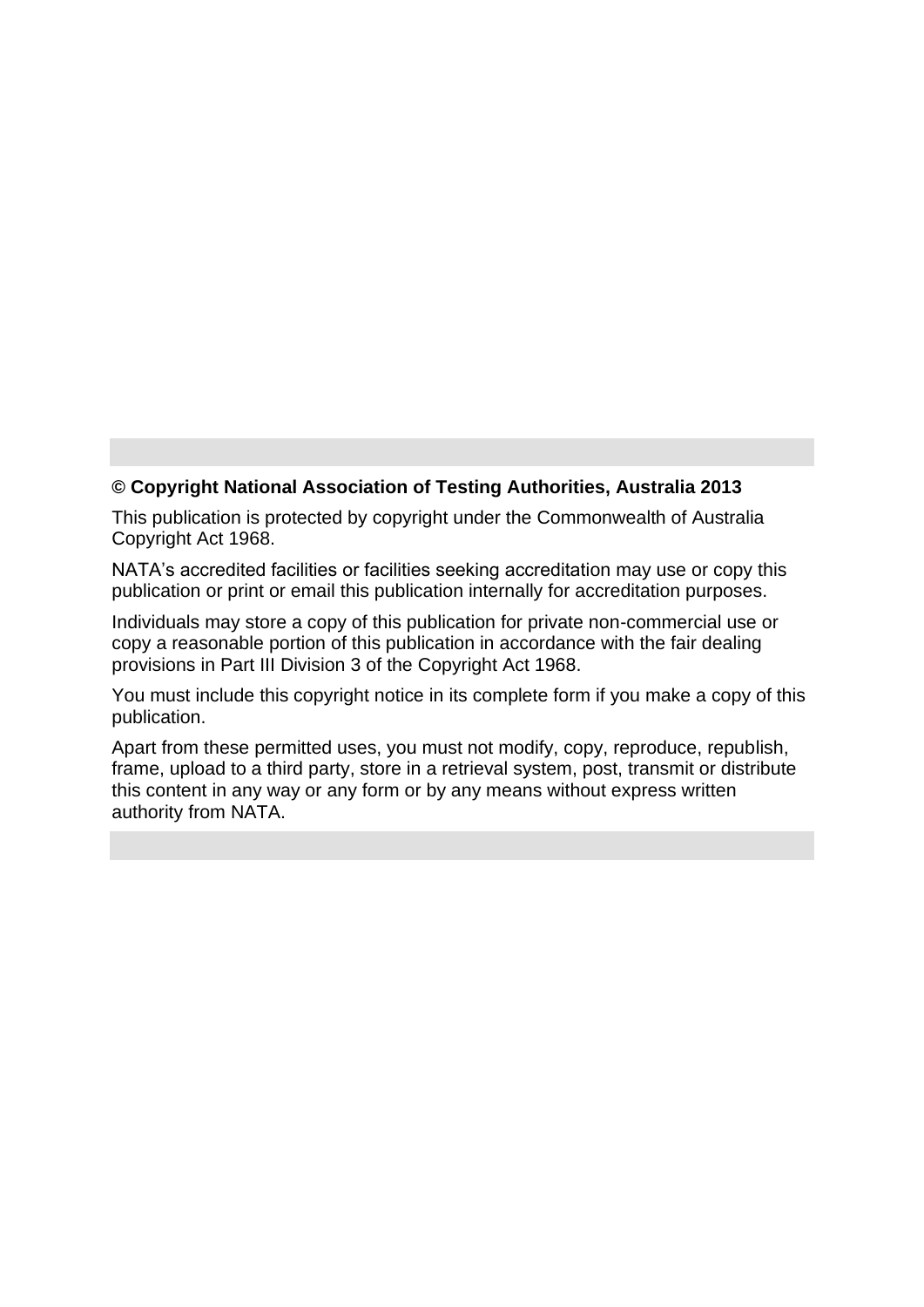# **Table of Contents**

| 5              |     |                                                                          |    |
|----------------|-----|--------------------------------------------------------------------------|----|
| 6              |     |                                                                          |    |
|                | 6.3 |                                                                          |    |
|                | 6.4 |                                                                          |    |
|                | 6.5 |                                                                          |    |
| $\overline{7}$ |     |                                                                          |    |
|                |     |                                                                          |    |
|                |     |                                                                          |    |
|                |     |                                                                          |    |
|                | 7.4 |                                                                          |    |
|                | 7.6 |                                                                          |    |
|                | 7.7 |                                                                          |    |
|                | 7.8 |                                                                          |    |
|                |     |                                                                          |    |
|                |     | 7.8.2 Common requirements for reports (test, calibration or sampling) 23 |    |
|                |     |                                                                          |    |
|                |     |                                                                          |    |
|                |     |                                                                          |    |
|                |     |                                                                          | 25 |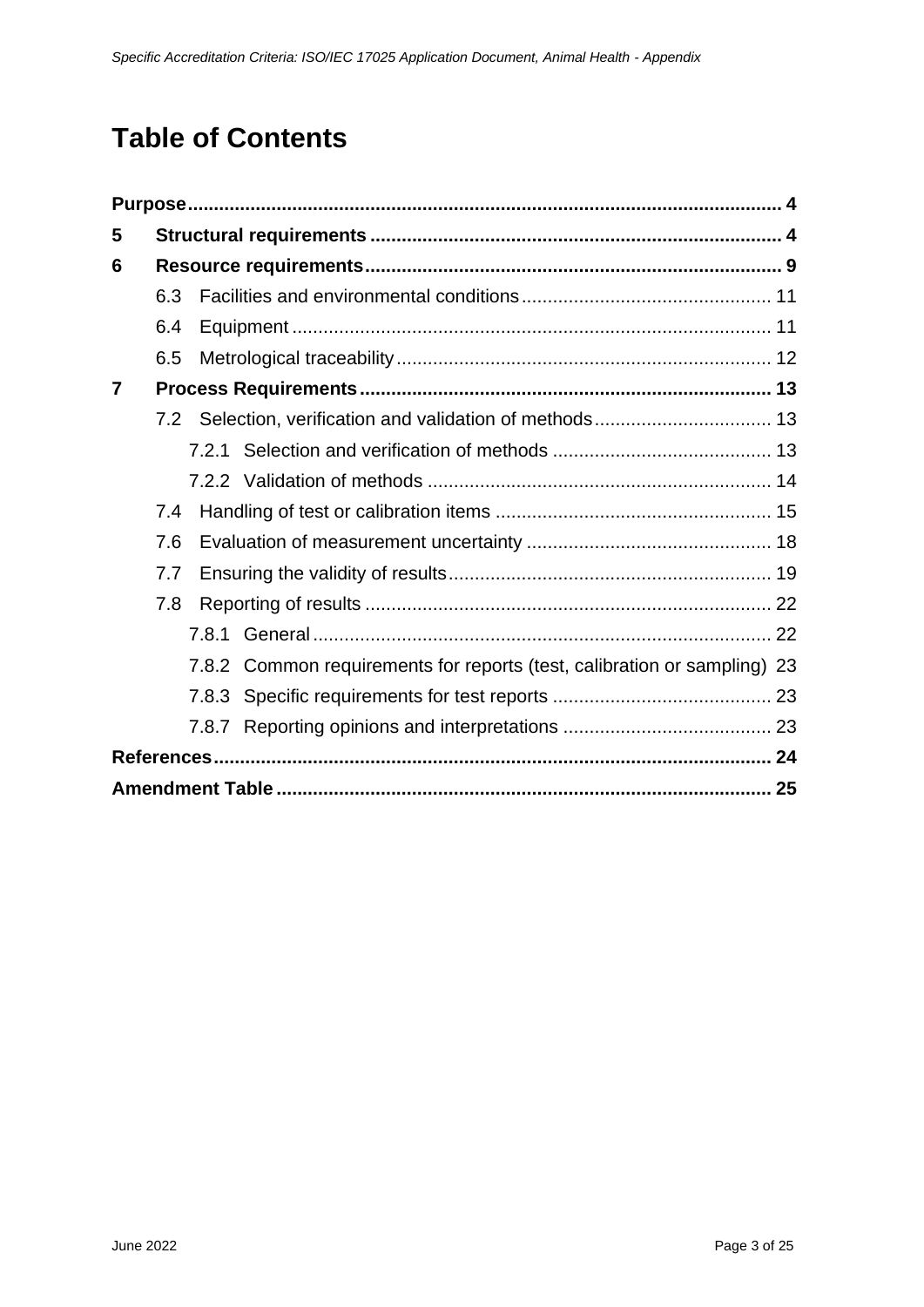# **Specific Accreditation Criteria: Animal Health ISO/IEC 17025 Appendix**

# <span id="page-3-0"></span>**Purpose**

In addition to the *ISO/IEC 17025 Standard Application Document* (SAD), this document provides interpretative criteria and recommendations for Animal Health testing for both applicant and accredited facilities.

Facilities must comply with all relevant documents in the NATA Accreditation Criteria (NAC) package for Animal Health (refer to *NATA Procedures for Accreditation).*

The clause numbers in this document follow those of ISO/IEC 17025 but since not all clauses require interpretation the numbering may not be consecutive.

# <span id="page-3-1"></span>**5 Structural requirements**

**5.5** For the interpretation of supervision arrangements, the following definitions apply:

| <b>Position</b>  | <b>Definition</b>                                                                                                                                                                                                                                                                                                                                                                                                                                                                                                                                                                                          |
|------------------|------------------------------------------------------------------------------------------------------------------------------------------------------------------------------------------------------------------------------------------------------------------------------------------------------------------------------------------------------------------------------------------------------------------------------------------------------------------------------------------------------------------------------------------------------------------------------------------------------------|
| Veterinarian     | means a person who is registered with a relevant<br>State/Territory authority (e.g. holds a BVSc, BVMS or DVM).                                                                                                                                                                                                                                                                                                                                                                                                                                                                                            |
| Senior scientist | means a scientist who possesses one of the following<br>qualifications:<br>a) a Doctorate of Philosophy in a relevant discipline;<br>a Fellowship by examination with a relevant association;<br>b)<br>a Fellowship of the Australian Institute of Medical<br>C)<br><b>Laboratory Scientists;</b><br>d) a qualification and/or experience that is deemed to be the<br>equivalent of a), b) or c) above; and who has not less<br>than 10 years full time experience in laboratory duties.                                                                                                                   |
| <b>Scientist</b> | means a person who possesses one of the following<br>qualifications:<br>a) a degree or diploma in applied science, medical<br>technology or a related field awarded after not less than 3<br>years full time study, or an equivalent period of part time<br>study, in subjects related to veterinary testing at a<br>university or other tertiary institutions in Australia;<br>b) an associate qualification conferred by the Australian<br>Institute of Medical Technologists before 1 December<br>1973; or<br>a qualification that is deemed to be the equivalent of a) or<br>$\mathsf{C}$<br>b) above. |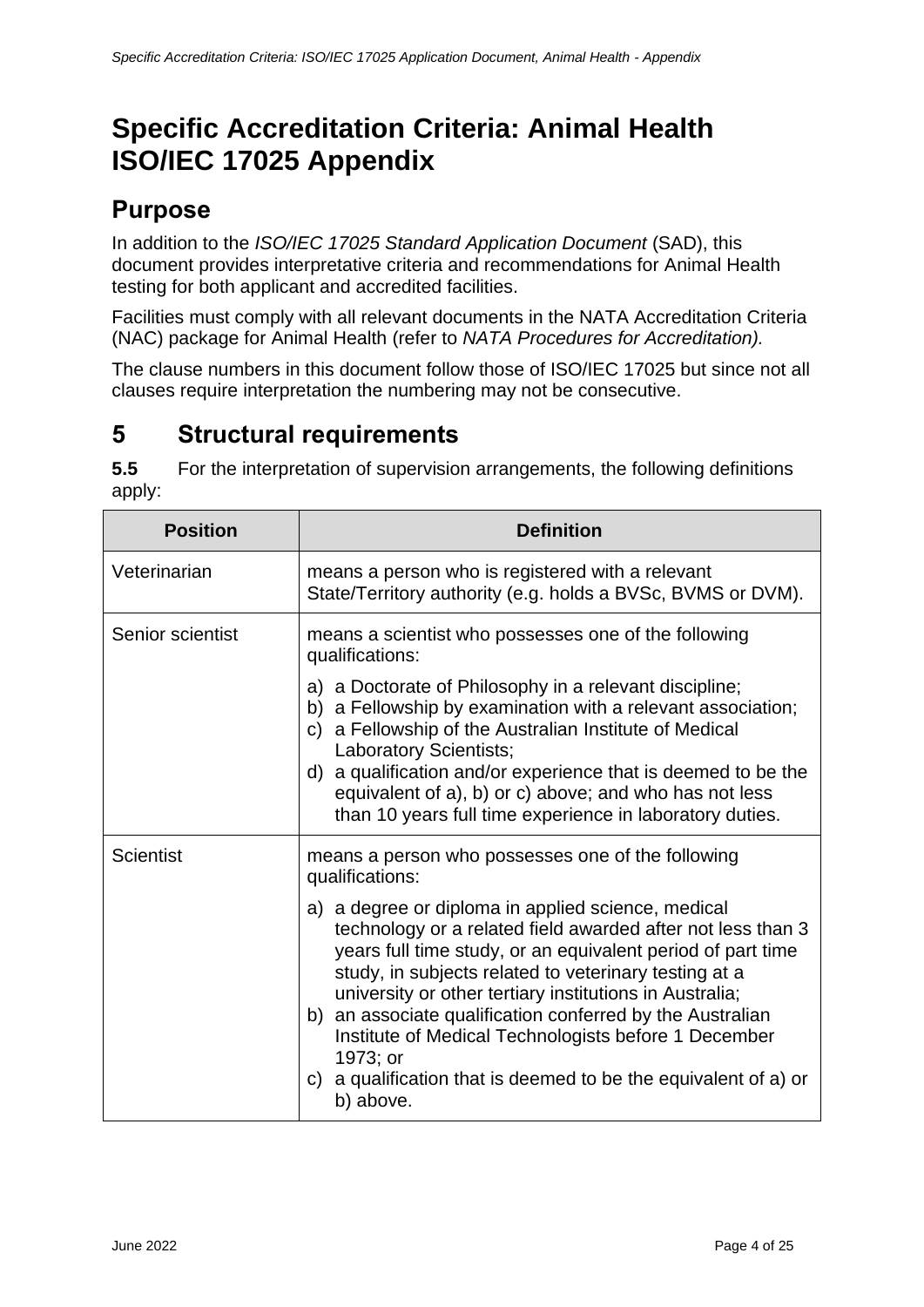Facilities are categorised according to the range of testing performed and their supervision arrangements. These categories are:

| Laboratory<br>category                     | <b>Services provided</b>                                                                                                                                                                                                                                                                                                                                                |
|--------------------------------------------|-------------------------------------------------------------------------------------------------------------------------------------------------------------------------------------------------------------------------------------------------------------------------------------------------------------------------------------------------------------------------|
| Veterinarian<br>Supervised                 | A facility performing a comprehensive range of veterinary<br>services, as multidiscipline or general laboratories.                                                                                                                                                                                                                                                      |
| Laboratory:                                | The diagnostic and clinical oversight is provided by an<br>appropriately qualified and experienced veterinary<br>pathologist or veterinarian (hereafter the supervising<br>veterinarian) who can ensure the provision of accurate<br>diagnoses and interpretation of results.                                                                                           |
| <b>Scientist Supervised</b><br>Laboratory: | A facility performing a specialised or limited range of testing,<br>under the supervision of a person with appropriate<br>qualifications and expertise.                                                                                                                                                                                                                 |
|                                            | Results reported by such facilities must not include<br>diagnoses and recommended therapies and must not<br>contravene the relevant State/Territory Veterinary Surgeons<br>and/or Veterinary Practices Acts.                                                                                                                                                            |
| <b>Veterinary Practice</b><br>Laboratory:  | A facility forming part of a veterinary practice and performing<br>testing only for patients of the practice, under the supervision<br>of a veterinarian.                                                                                                                                                                                                               |
| <b>Branch Laboratory:</b>                  | A facility that is an integral part of a Veterinarian Supervised<br>Laboratory apart from its geographical location.                                                                                                                                                                                                                                                    |
|                                            | A Branch Laboratory will have a documented agreement with<br>the Veterinarian Supervised Laboratory to ensure that the<br>range of testing provided, and the standard of work is under<br>the direction and control of a designated veterinary<br>pathologist or an appropriately qualified senior scientist from<br>the accredited Veterinarian Supervised Laboratory. |
|                                            | Diagnosis and interpretation of results from the Branch<br>laboratory can be conducted remotely.                                                                                                                                                                                                                                                                        |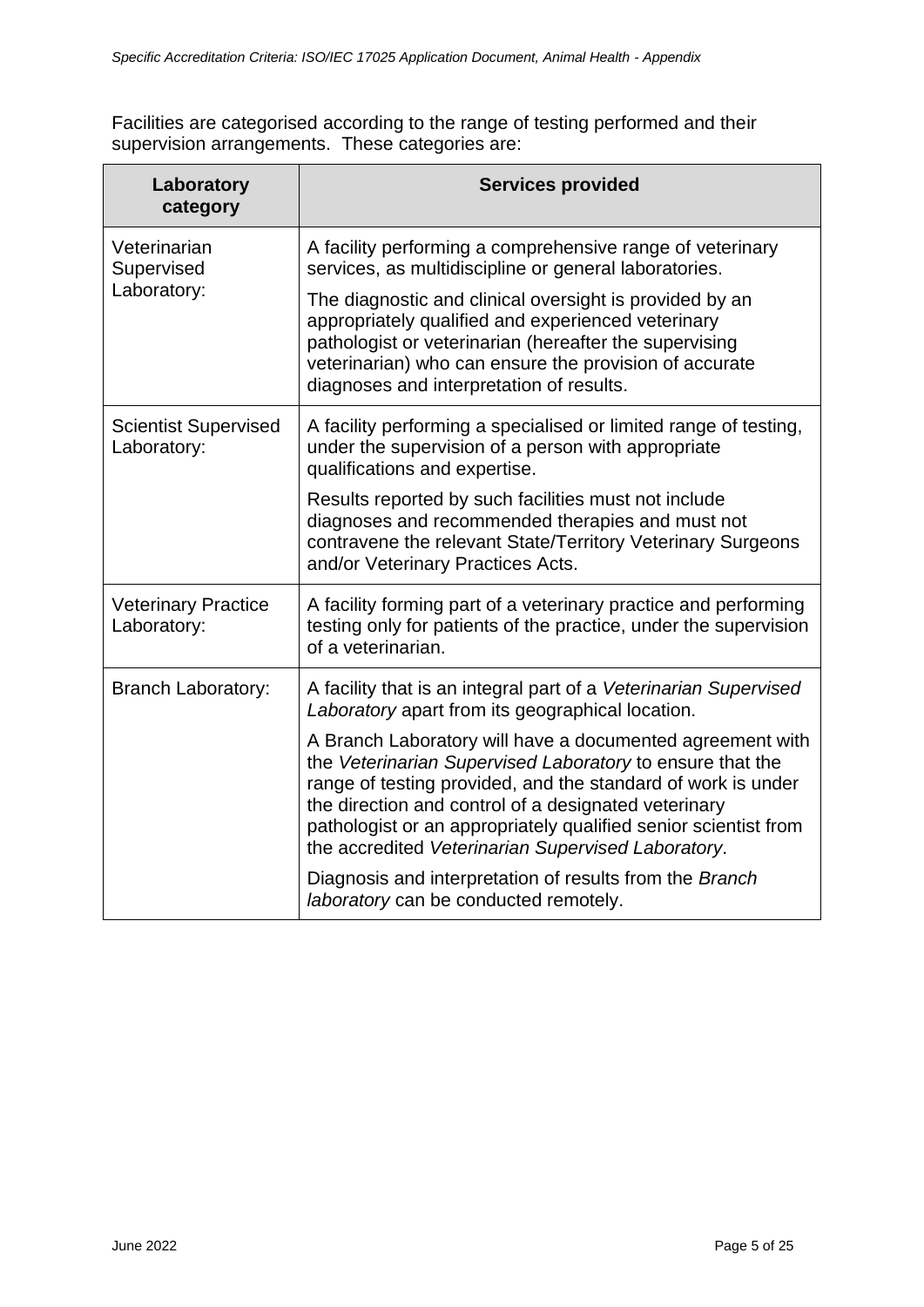#### Person in-charge

For facilities forming part of a veterinary practice, the supervisor shall be a veterinarian, registered in the State or Territory in which the facility operates.

In all types of facilities, the designated person(s) in charge under whose direction and control the facility operates shall:

- approve and be responsible for operational practices and staffing of the facility;
- ensure appropriate consultation on veterinary and scientific issues;
- ensure regular review of the facility's internal quality control and proficiency testing/external quality assurance data and the methods used, and discussion of all aspects of the facility's performance with the scientific/technical staff;
- ensure that veterinary, scientific and technical staff participate in continuing education;
- ensure the continuity of overall supervision in situations where the supervision is provided by more than one person; and
- ensure that work performed at the facility outside normal working hours is carried out by scientific or technical staff approved to do so by the designated supervisor, having regard to their training and experience.

#### Veterinarian Supervised Laboratory

There shall be at least one veterinary pathologist or veterinarian working within the laboratory. This supervising veterinarian must have specialist registration in the State/Territory in which the facility operates, have at least 5 years' experience in a diagnostic facility and shall have at least one of the following:

- membership of the Australian College of Veterinary Scientists in a relevant discipline (or equivalent);
- a higher degree in a relevant discipline;
- a Doctorate of Philosophy in a relevant discipline;
- a Fellowship or Diploma by examination with a relevant association.

This person shall provide diagnostic and on-site clinical oversight for the testing for which the facility is accredited. This person must also be available for consultation during working hours.

The technical control of the testing must be provided by the supervising veterinarian or a senior scientist (with appropriate qualifications and experience) who is available for consultation during working hours.

The supervising veterinarian must be contactable if absent from the laboratory for short periods of time (up to seven consecutive days). Absence may be due to:

- supervisory visits to a related Branch Laboratory;
- professional purposes;
- illness or personal necessity.

Alternative on-site arrangements must be implemented for longer absences.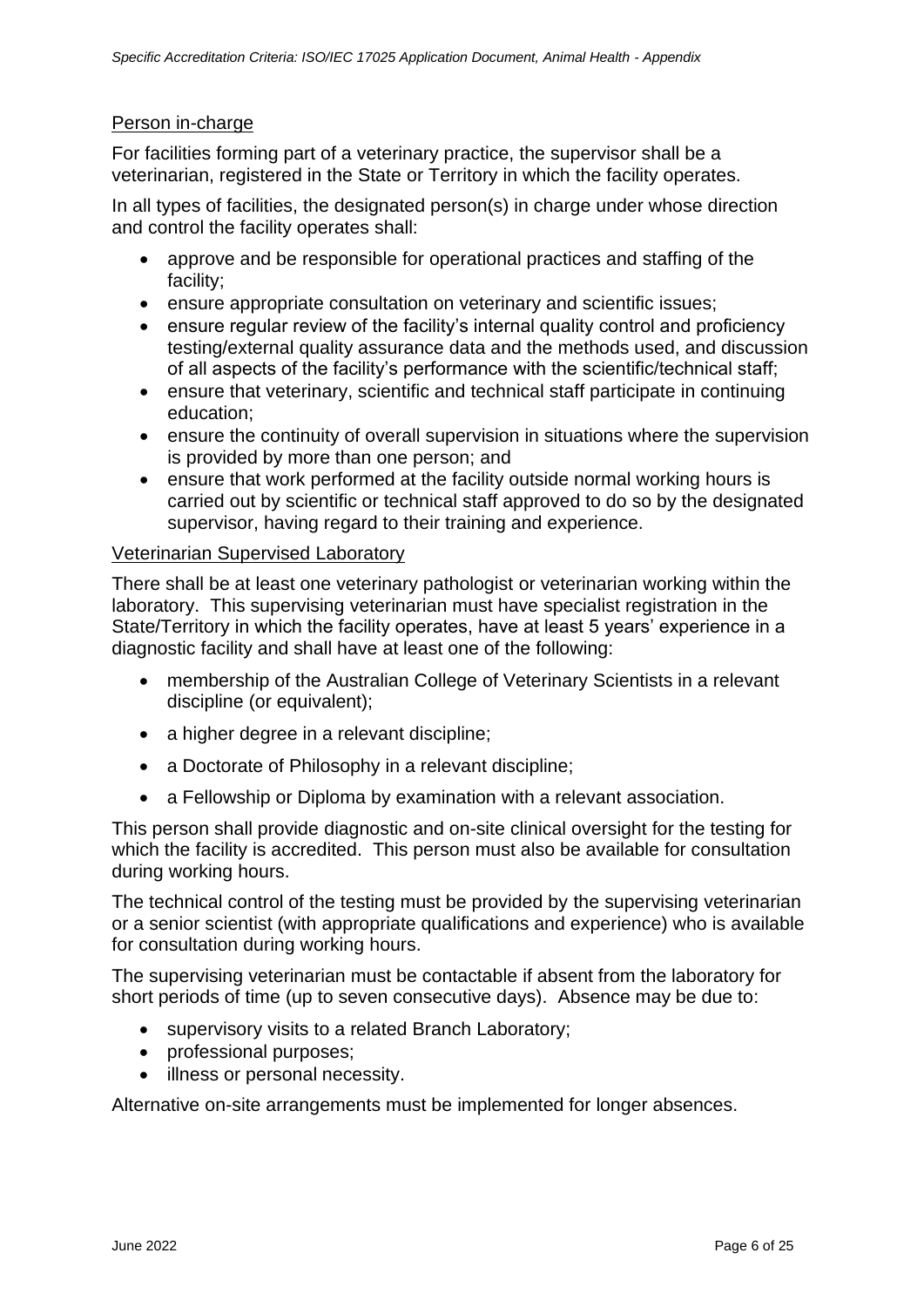#### Branch Laboratory

On-site staff will include a supervising scientist with qualifications and experience relevant to the facility's operation. Such qualifications and experience would normally be a Science or Applied Science degree in a relevant discipline and a minimum of two years supervised experience. The on-site supervising scientist must be present at the facility during normal working hours. Where more than one scientist provides the supervision, a designated scientist must ensure overall on-site scientific supervision. The adequacy of these arrangements will be reviewed during the NATA assessment.

The designated supervising veterinarian or senior scientist employed by the Veterinarian Supervised Laboratory, under whose direction and control the Branch Laboratory operates, shall be responsible for ensuring control over the rendering of services, including overseeing of electronic supervision and on-site visits. The following aspects must also be met:

- an integrated internal quality assurance system must be in place between the Veterinarian Supervised Laboratory and the Branch Laboratory.
- the minimum requirements for electronic supervision and/or off-site reporting by the supervising veterinarian include:
	- electronic and/or telephone access to the facility;
	- − review of documented involvement and participation in relevant proficiency testing programs;
	- access to all relevant information including case records;
	- − review of regular participation in continuing education activities.

Off-site supervising veterinarians may be contacted by the NATA assessment team to discuss their involvement with the facility.

Where the minimum requirements for electronic supervision are satisfied, supervising veterinarians or senior scientists from the Veterinarian Supervised Laboratory must spend at least 10 full time equivalent days per year at the Branch Laboratory. When a scientist(s) from the Branch Laboratory spends time in supervised training or professional development in the Veterinarian Supervised Laboratory, the time spent may be offset against the aforementioned supervisory requirements, up to a maximum of five days per year. Teleconferences or videoconferencing may also be conducted between the Veterinarian Supervised Laboratory and the Branch Laboratory and the time spent may be offset against the aforementioned supervisory requirements, up to a maximum of two days per year.

Where the minimum requirements for electronic supervision are not satisfied, supervising veterinarians or scientists from the Veterinarian Supervised Laboratory must spend at least 50 full time equivalent days per year at the Branch Laboratory. When a scientist(s) from the Branch Laboratory spends time in supervised training or professional development in the Veterinarian Supervised Laboratory the time spent may be offset against the aforementioned supervisory requirements, up to a maximum of 20 days per year.

Consideration will be given to remote supervision using virtual technology on a case by case basis.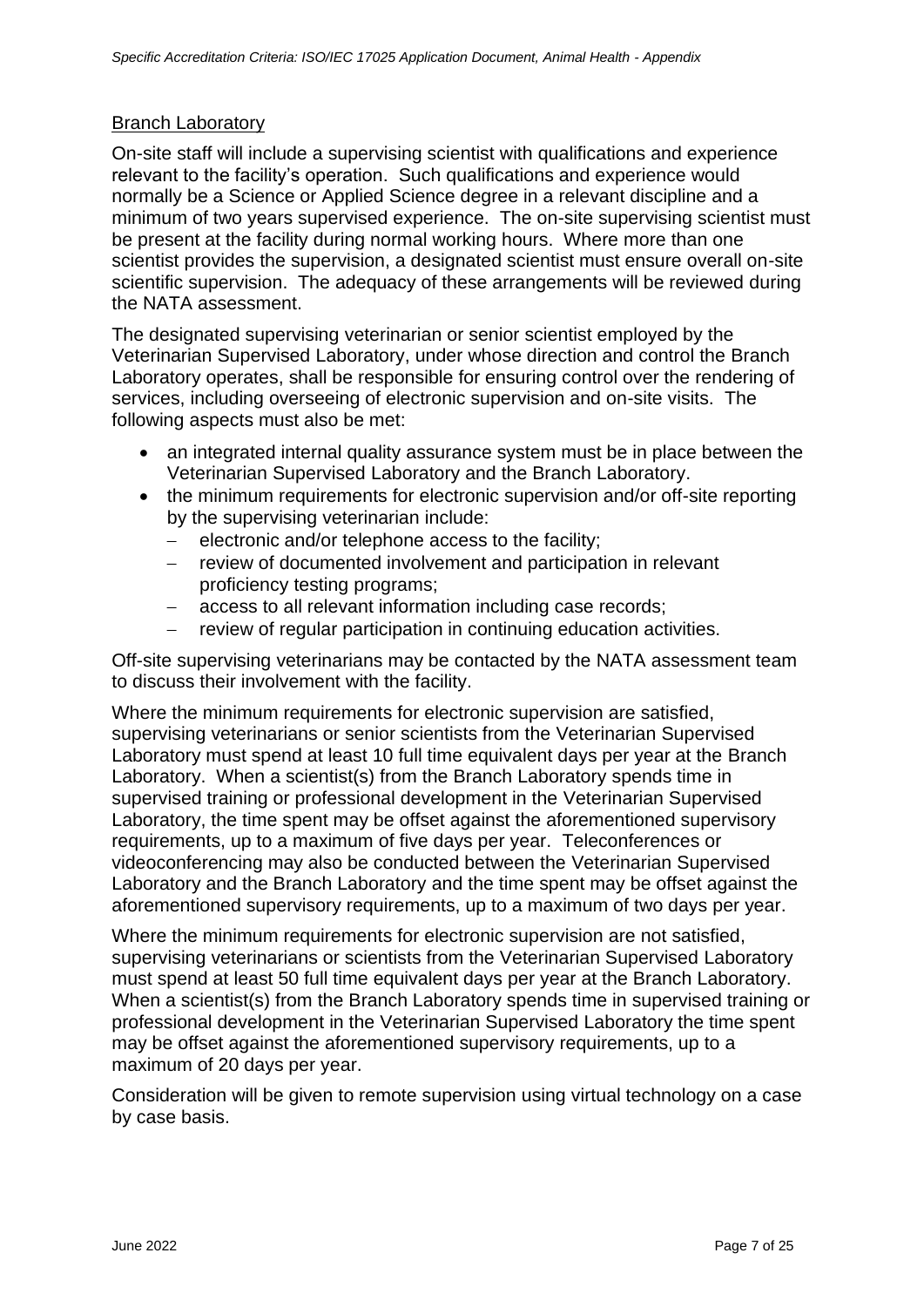Supervisory visits must have appropriate technical content and interaction with facility staff. Appropriate supervisory activities may include:

- general technical discussion;
- continuing education sessions; and
- internal audits performed by scientific staff with an appropriate technical background.

A supervising veterinarian or scientist must be available for telephone consultation or equivalent when not personally in attendance at the facility.

Records must be kept of attendance by the supervising veterinarian or senior scientist at the Branch Veterinary Laboratory. Sufficient detail should be included to identify the activities undertaken at the visit.

External quality assurance must be reviewed and counter signed by a supervising veterinarian in the Veterinarian Supervised Laboratory.

Work performed in the Branch Veterinary Laboratory outside normal working hours must be carried out by scientific or technical staff approved to do so by the veterinarian or senior scientist, having regard for their training and experience.

Records must also be kept of any supervised training or professional development of staff from the Branch Veterinary Laboratory at the Veterinarian Supervised Laboratory.

#### Scientist Supervised Laboratory

The supervisor shall be appropriately qualified and experienced in the testing performed at the facility. This person must satisfy the requirements for a senior scientist.

The supervisor will usually be present during normal working hours unless there are scientific or technical support staff approved by the supervisor, whose qualifications and experience are adequate for the work performed at the facility. Where such support staff are available, the supervisor shall maintain regular contact with the facility and be available for consultation at all times.

#### Veterinary Practice Laboratory

The veterinarian shall be responsible for the proper performance of tests. The veterinarian will usually be present while the testing is being performed. The veterinarian must have a working knowledge of each test procedure and be involved in the resolution of problems encountered with the facility work.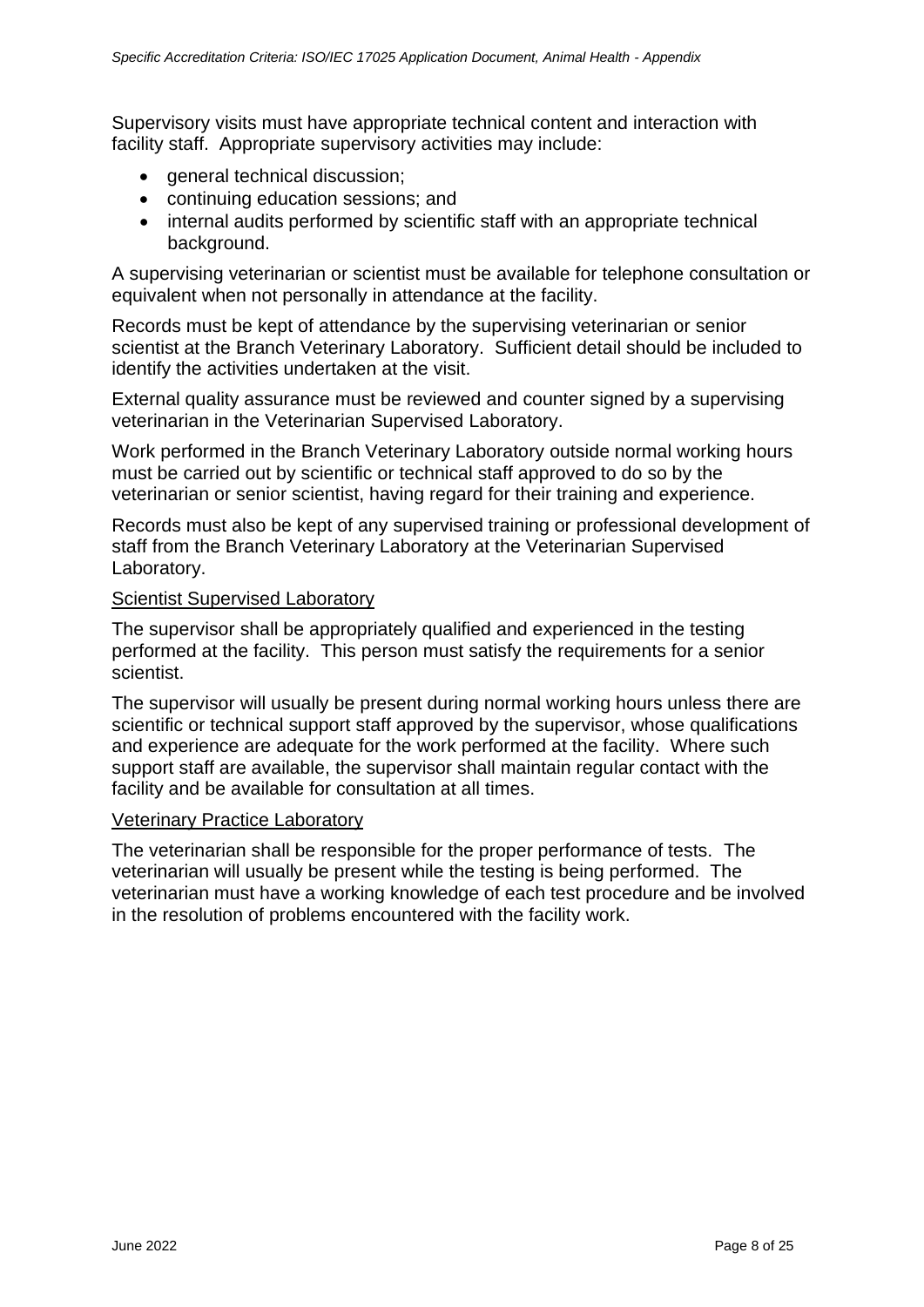# <span id="page-8-0"></span>**6 Resource requirements**

#### **6.2 Personnel**

**6.2.2** The following standardised terms, informed by NATA's Animal Health Accreditation Advisory Committee and in consultation with other relevant veterinary authorities, should be used on test reports to purvey a person's qualifications and their role in reporting results.

Individuals in training such as interns, residents, etc. would be expected to undertake and document training for a period of six months in the respective disciplines of their facility prior to issuing test reports in isolation and use an appropriate title and have appropriate supervision until relevant qualifications are obtained.

The use of these terms is optional; however, each facility shall ensure that the 'function or role' of the reporting staff member is evident on test reports.

| <b>Function or role</b>                                 | <b>Definition</b>                                                                                                                                                                                                                                                                                                                                                 |
|---------------------------------------------------------|-------------------------------------------------------------------------------------------------------------------------------------------------------------------------------------------------------------------------------------------------------------------------------------------------------------------------------------------------------------------|
| Veterinary<br>Pathologist -<br>Registered<br>Specialist | A veterinarian who holds registration as a veterinary specialist<br>by the Veterinary Surgeons Board in anatomic or clinical<br>pathology. Examples of post graduate qualifications include<br>Fellowship of the Australian and New Zealand College of<br>Veterinary Scientists, Diplomate of the European and/or<br>American College of Veterinary Pathologists. |
|                                                         | A specialist may also be a veterinarian registered in their<br>State/Territory of occupation holding qualifications and<br>experience in an appropriate laboratory discipline:                                                                                                                                                                                    |
|                                                         | Aquatic Pathology;<br>Immunology;<br>$\bullet$<br>Microbiology;<br><b>Molecular Diagnostics;</b><br>Parasitology;<br>Serology;<br>$\bullet$<br>Toxicology;<br>Virology.<br>$\bullet$                                                                                                                                                                              |
| Veterinary<br>Pathologist                               | A veterinarian who holds a Membership of the Australian and<br>New Zealand College of Veterinary Scientists in Veterinary<br>Pathology or post graduate qualifications as per a Veterinary<br>Pathologist - Registered Specialist but does not hold<br>registration as a veterinary specialist by a Veterinary Surgeons<br>Board.                                 |

**6.2.3** Where staff are expected to work in areas, or at times other than those in which they would normally work (e.g. when relieving other staff or working on a weekend), a program of regular refresher training must be established and records retained.

Staff who work only 'out-of-hours' must have regular contact with routine staff and in particular, supervisory staff. As a guide, one day per month spent in the facility during normal working hours would be appropriate.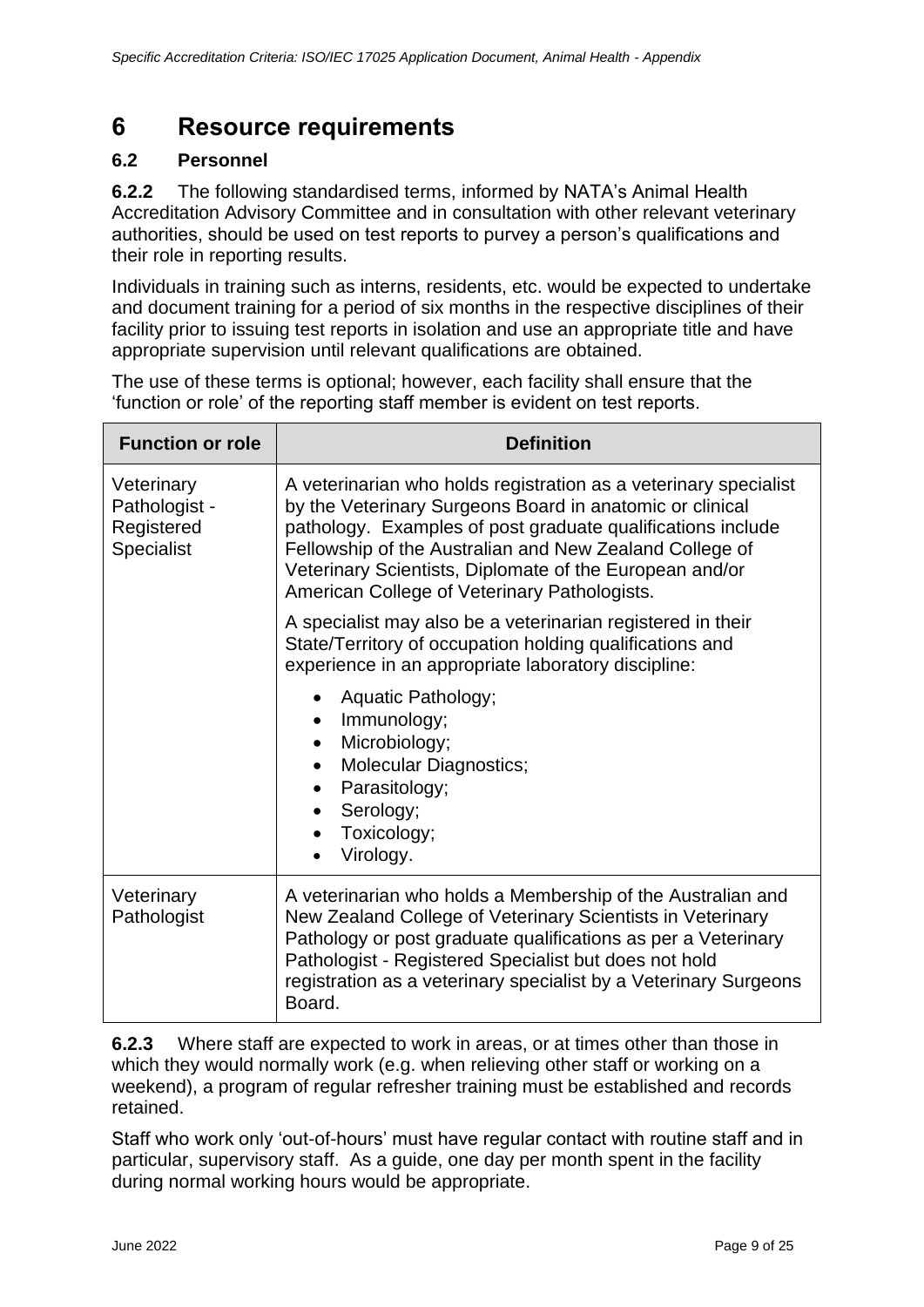The time allocated should, however, be sufficient for the staff member to update all skills required for the out-of-hours service. Records of the above must be available and be sufficiently detailed to demonstrate competence.

#### **6.2.5**

#### Continuing education

Adequate opportunity for continuing education must be provided for all staff. Any education program must include in-house and external components and there must be access to appropriate reference texts and journals.

Components of in-house education may include:

- regular educational presentations;
- journal article reviews;
- case presentations;
- review of proficiency testing educational material;
- review of interesting/abnormal blood films, cultures, etc.

Components of external continuing education may include membership of relevant professional societies and attendance at meetings, conferences and workshops. Such attendance must be documented.

#### Infrequently performed tests/techniques

Where a facility wishes to include infrequently performed tests and/or animal groups on their Scope of Accreditation, the onus is on the facility to demonstrate ongoing competence for these tests. This should include participation by all relevant staff in scheduled internal replicate testing programs at a frequency relevant to the testing complexities and competencies involved, satisfactory participation in available external proficiency testing programs and other supplementary activities to maintain operator skills. Records of participation and the results of these activities must be kept.

#### Staff records

These must include details and dates of:

- relevant academic qualifications;
- participation in the facility's training program;
- evidence of ongoing competence to carry out assigned work, including the tests able to be performed;
- in-house and external training courses undertaken;
- conferences, seminars, workshops, etc. attended; and
- relevant publications.

Proof of qualifications, membership of professional societies and hours of attendance at the facility may be requested during NATA assessments.

**6.2.6** Suitable members of staff, other than the supervising veterinarians, may issue test results for specific services. A list shall be maintained of such members of staff and the services for which they may issue results. It is desirable that such persons have relevant experience and postgraduate qualifications or equivalent. However, where diagnosis is required, the test results must be issued by a supervising veterinarian.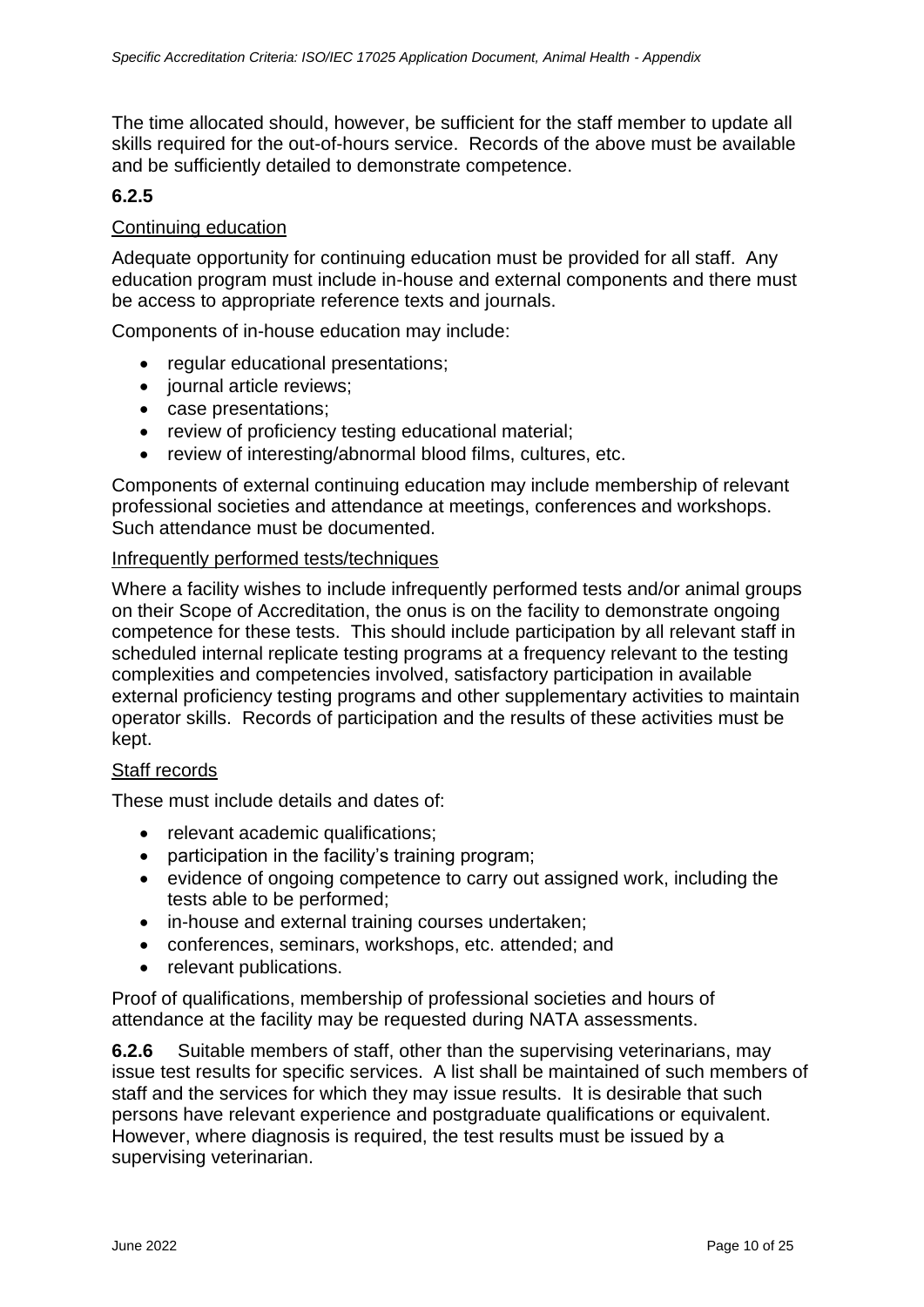# <span id="page-10-0"></span>**6.3 Facilities and environmental conditions**

**6.3.1** Consideration must be given to separating procedures from the main work area where:

- the procedures may pose a hazard to other staff (e.g. tests using radioactive isotopes, mycobacteriology);
- the procedures may be affected or influenced by not being segregated (e.g. tissue culture);
- a quiet and uninterrupted work environment is required (e.g. microscopy).

Where possible, there should be a clear delineation of 'clean areas', (i.e. areas used for clerical aspects of facility work) and 'dirty' areas (i.e. areas used for testing procedures).

The design of workbenches, cupboards and shelves, and the finish of all surfaces (benches, floors, ceilings, walls and windows) must facilitate cleaning and sanitation.

#### Molecular Testing

Samples of DNA must be separated from PCR product by physical separation and laboratory practice. Separate equipment must be used for each.

Quality control procedures must be in place to monitor any contamination that may occur.

The Sub-ommittee of Animal Health Laboratory Standards (SCAHLS) has established standards and guidelines for facilities performing nucleic acid detection. The standards included in the SCAHLS document, *Veterinary Laboratory Guidelines for Nucleic Acid Detection Techniques,* will be applied as accreditation criteria.

#### Safety

A Safety Manual detailing the facility's policies and procedures in relation to health and safety must be readily available to all staff.

#### <span id="page-10-1"></span>**6.4 Equipment**

**6.4.3** Records must be kept of the date of receipt and/or date of initial use of consumables, including diagnostic reagents. Items must be stored in accordance with the manufacturer's recommendations and should be discarded on the expiry date.

#### **6.4.4**

#### Consumables

Consumables used beyond the manufacturer's expiry date must be validated prior to each use. The onus is on the facility to demonstrate that reagents used beyond the manufacturer's recommended date do not adversely affect the outcome of the test.

Consumables, in particular tubes containing additives, must be monitored for expiry dates.

#### Kits

Quality Control (QC) must be performed on microbiological identification kits (e.g. API) using relevant test organisms from a recognised type culture. QC must be performed on commencing the use of a batch of kits with a new production lot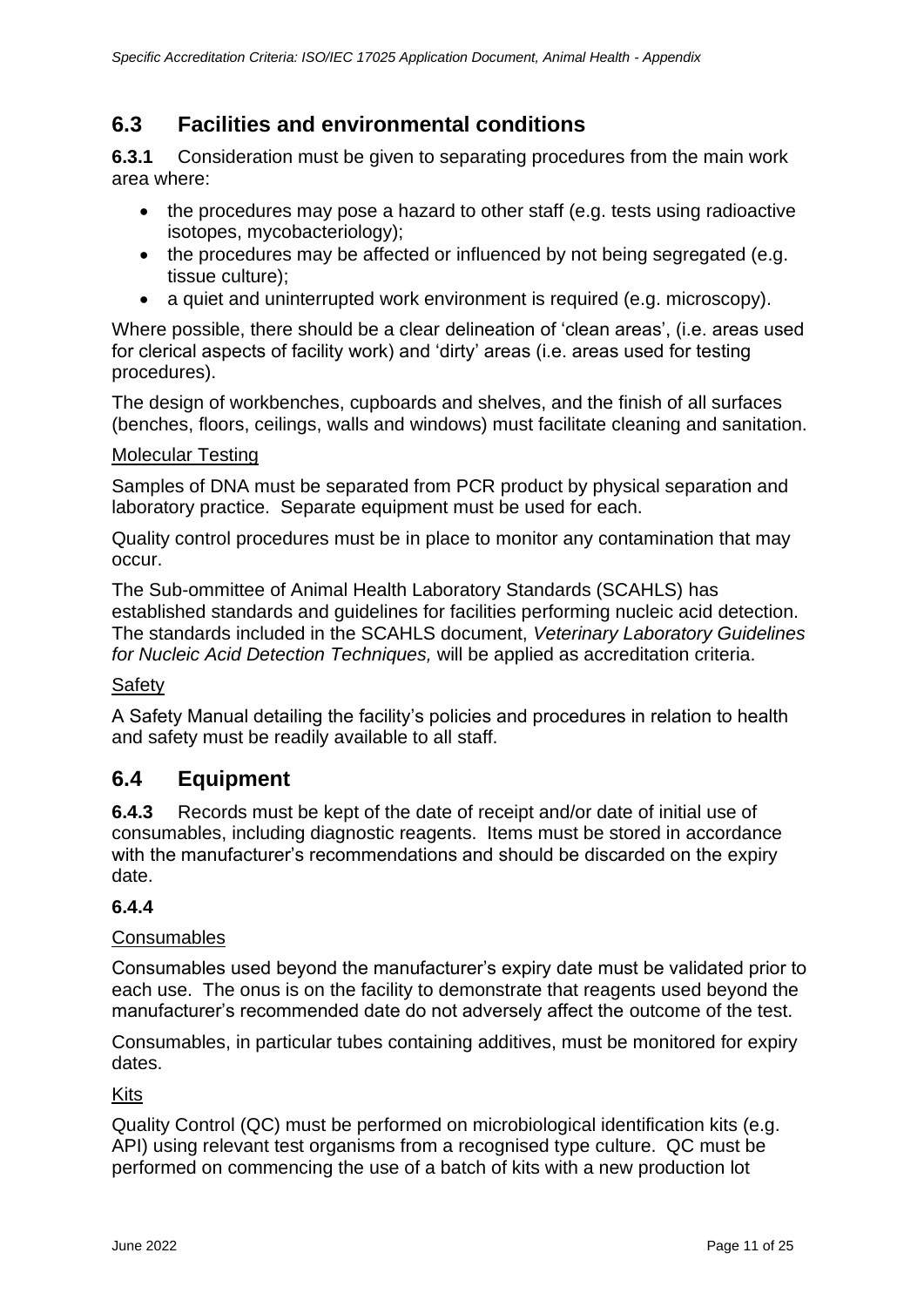number, using one or more of the strains of organism recommended by the manufacturer (preferably in rotation).

#### Media

Refer to the NATA *General Accreditation Criteria: Media Preparation and Quality Control* for requirements related to media preparation and quality control.

#### **Virology**

The Australian Society for Microbiology (ASM) recommends that commercial suppliers of viral culture media be NATA accredited.

#### **6.4.13**

#### Reagents and solutions

Details of the preparation of all types of standard solutions and reagents must be recorded. These records must include:

- ingredients, including manufacturer and manufacturer's batch number (where applicable) and quantities used;
- date of preparation;
- identity of the preparer:
- date of expiry; and
- safety precautions and/or handling instructions, where relevant.

Further, reagent containers must also be labelled appropriately.

## <span id="page-11-0"></span>**6.5 Metrological traceability**

#### **6.5.3**

#### Microbiological culture collection management

Refer to the NATA *General Accreditation Criteria: Maintenance of Microbiological Reference Culture Collections (MRCC)* for requirements covering the selection, maintenance, and use of microbiological cultures*.*

#### **6.6 Externally provided products and services**

**6.6.2** Relevant packaging regulations (e.g. IATA) must be considered and staff appropriately trained when referring samples to other facilities, including those within the same organisation.

Where a facility refers specific specimens to another testing laboratory, an appropriate procedure must be available detailing the processes in place.

A record must be kept of specimens referred for testing to other facilities. A record must also be kept of the return of results of referred tests when the facility is responsible for sending the returned result to the person who requested the test.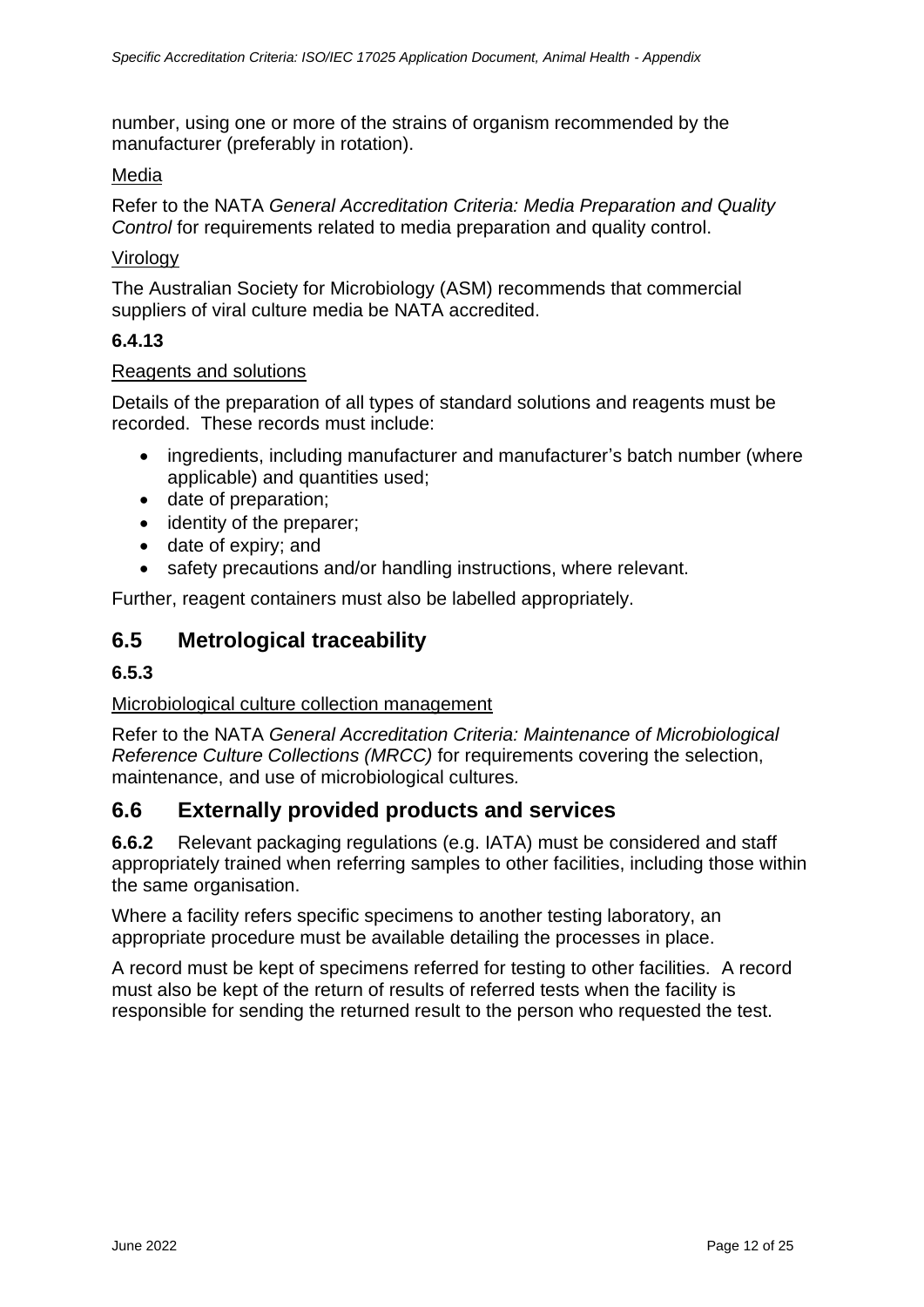# <span id="page-12-0"></span>**7 Process Requirements**

# <span id="page-12-1"></span>**7.2 Selection, verification and validation of methods**

#### <span id="page-12-2"></span>**7.2.1 Selection and verification of methods**

**7.2.1.1** Facilities should use *Australian and New Zealand Standard Diagnostic Procedures* where appropriate and available. Other available standard methods are those published by SCHALS. Facilities may also be required to use other standard methods, for example, the OIE *Manual of Diagnostic Tests and Vaccines for Terrestrial Animals* may be specified for export testing.

#### **7.2.1.2**

#### Kit Inserts

Some manufacturers provide method documentation (kit inserts) for their validated methods with their product. These may be used as the facility's procedure if they are included in its document control processes. The kit inserts must be supplemented where they are not sufficiently detailed to cover the facility's needs.

Inserts for new batches received must be checked for changes in procedure and a copy of the new insert retained and be accessible. A record of the check must be available (e.g. signing and dating the insert by the responsible person).

#### Methods Manuals

Methods must be documented in a manner that provides clear instructions to an operator and does not allow for difference(s) in interpretation.

#### **7.2.1.6**

#### Emergency Animal Disease outbreak investigations

In Australia, the Consultative Committee on Emergency Animal Disease (CCEAD) coordinates the national, technical response to emergency animal disease incidents of animal health, public health or trade significance.

The response to an emergency animal disease outbreak will usually include testing to identify the causative agent and/or detect the host response.

NATA recognises that:

- due to the exotic or emerging nature of some diseases, accredited testing facilities may not be able to immediately include testing for their causative agents or host response under their Scope of Accreditation;
- the success of an outbreak response relies on the development of a suitable test method, especially for screening/surveillance purpose, in a relatively short timeframe;
- the urgent need for test data is likely to result in test methods being used prior to the completion of validation;
- test methods are reviewed/recommended favourably by Australian (or as needed overseas) expert diagnosticians through CCEAD or its laboratory network before use;
- test methods may be adopted for use by affected State/Territory laboratories, and hence the validation process can be achieved collectively, through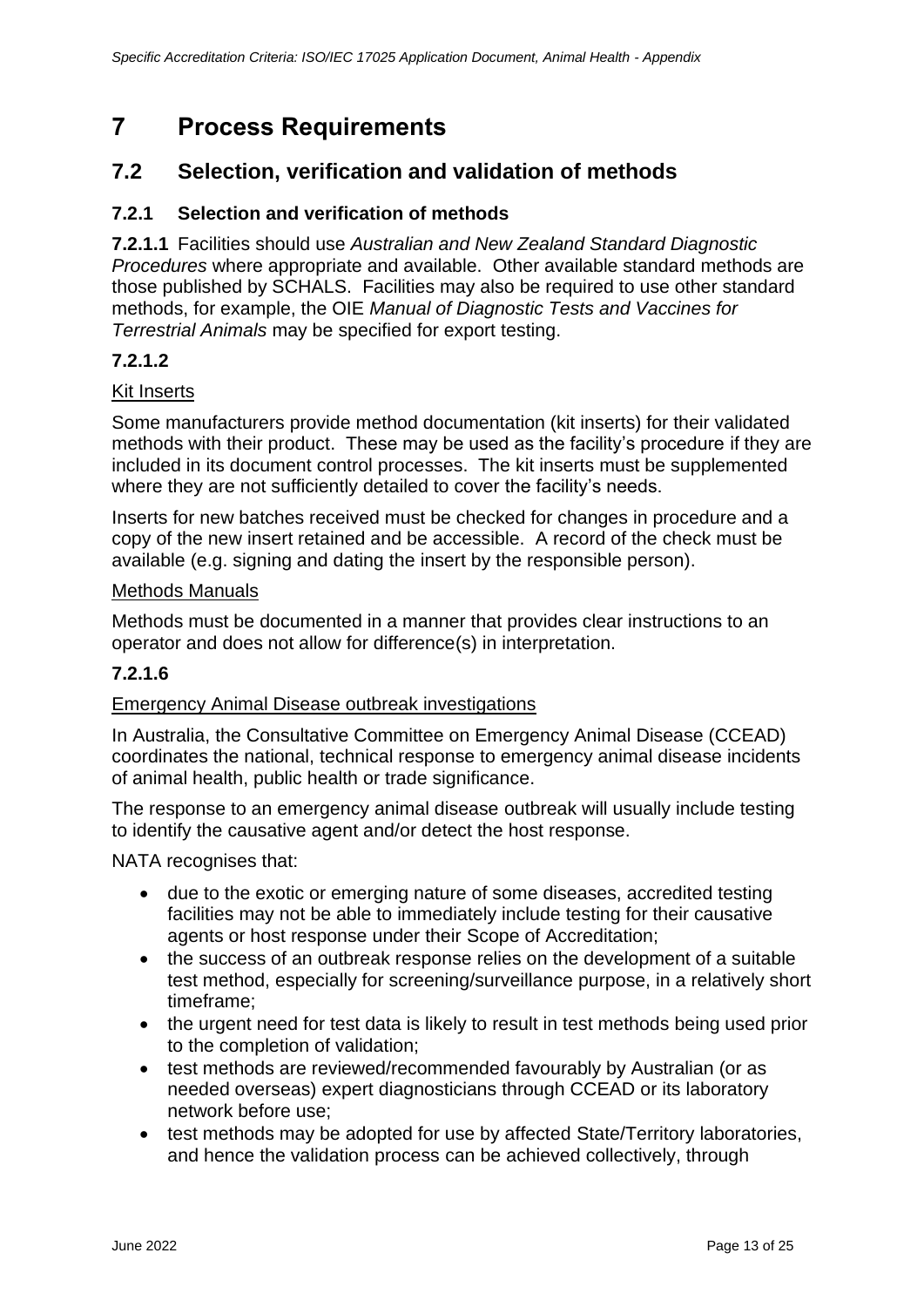cooperation and inter-laboratory comparisons within the CCEAD laboratory network; and

• members of CCEAD are the customer of laboratory testing services during an outbreak response.

The urgent need for the use of a method does not preclude the completion of the validation study in a timely manner. Records must be sufficiently detailed to demonstrate the scientific theory behind the selection of the method, including but not limited to:

- the method adopted during the outbreak including:
	- − description of parameters/quantities, cut-off values etc.;
	- − description of the sample types and handling requirements;
	- − handling of biosecurity issues, including sample handling and destruction;
	- − awareness of possible sources of error, limitations, interferences etc.;
	- − interpretation of results;
	- − criteria for the rejection of suspect results, repeat testing decisions etc.;
	- − applicable quality control measures to ensure the validity of results, including reference samples (positive and negative controls) where possible;
	- − reference to literature sources.
- details of external expertise utilised;
- comparative studies and equivalence data with existing methods where available.

Documentation for disease outbreak investigations available for review by NATA post outbreak must include:

• demonstration of continuous test validation in line with the requirements of this appendix. Recognition of the competency of a facility to undertake testing as part of an emergency animal disease outbreak is limited to those facilities that are part of the Laboratories for Emergency Animal Disease Diagnosis and Response (LEADDR) network. Recognition will be based on the facility's demonstrated competencies as covered by its Scope of Accreditation current at the time of the outbreak. In doing so, NATA recognises the facility to undertake testing like that requested by the CCEAD and NATA accreditation can be claimed. Where the full validation of the test method has not been completed, test reports must contain the following statement, or similar:

*"This assay has not been fully validated and results should be interpreted on this basis. Performance of this assay is to serve the relevant Consultative Committee on Emergency Animal Disease in Australia only".*

#### <span id="page-13-0"></span>**7.2.2 Validation of methods**

**7.2.2.1** The facility must ensure that methods in use have been appropriately validated for the range of animals (or animal specimens) routinely being tested, where the methods are not independent from the species.

Guidance on method validation for serological and nucleic acid testing is available from SCAHLS.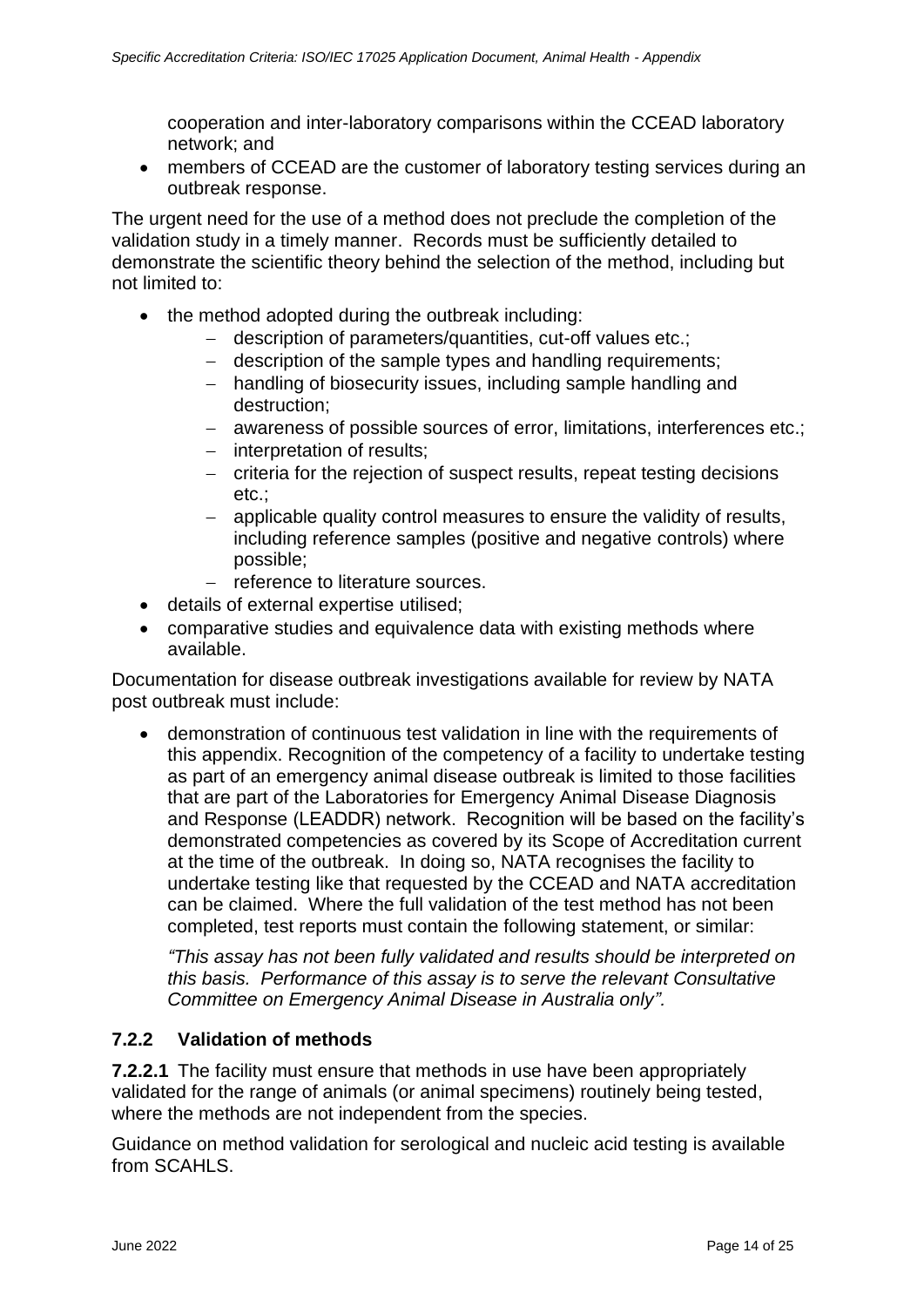#### Reference intervals

It may be necessary for facilities to establish their own reference intervals by statistically valid means. Alternatively, use can be made of published reference intervals. These should, however, be validated for use with the facility's own species population and methods.

Where appropriate, species, age, gender, and other relevant information must be considered when establishing reference intervals.

The source of reference intervals must be recorded.

Changes in reference intervals must be recorded. Where such changes could result in a different interpretation of test results, these must be communicated to users of the facility's service.

**7.2.2.3** Facilities must ensure that validation includes review of method performance. This should include the following:

- fitness for intended purpose(s);
- optimisation;
- standardisation:
- robustness:
- repeatability;
- analytical sensitivity;
- analytical specificity:
- threshold/cut-offs;
- diagnostic sensitivity;
- diagnostic specificity;
- reproducibility;
- ruggedness.

#### <span id="page-14-0"></span>**7.4 Handling of test or calibration items**

**7.4.1** Documented specimen reception procedures must be available to cover the following but not be limited to:

- criteria for acceptance/rejection of unsuitable specimens (e.g. containers leaking or broken, specimens collected into wrong containers, specimens unsuitable for the examination requested, inadequately-labelled specimen containers etc.);
- action to be taken in the event that an unsuitable specimen is received;
- procedures for handling urgent specimens.

The date, and if relevant, the time of receipt of specimens at the facility, must be recorded.

In testing situations where the pooling of samples is considered acceptable practice, the facility must follow a predefined and documented protocol. Any changes to the protocol must be validated and records of the validation kept.

#### Specimen collection

Where specimen collection is outside the control of the facility, the collectors must be informed of the facility's documented collection requirements. For example: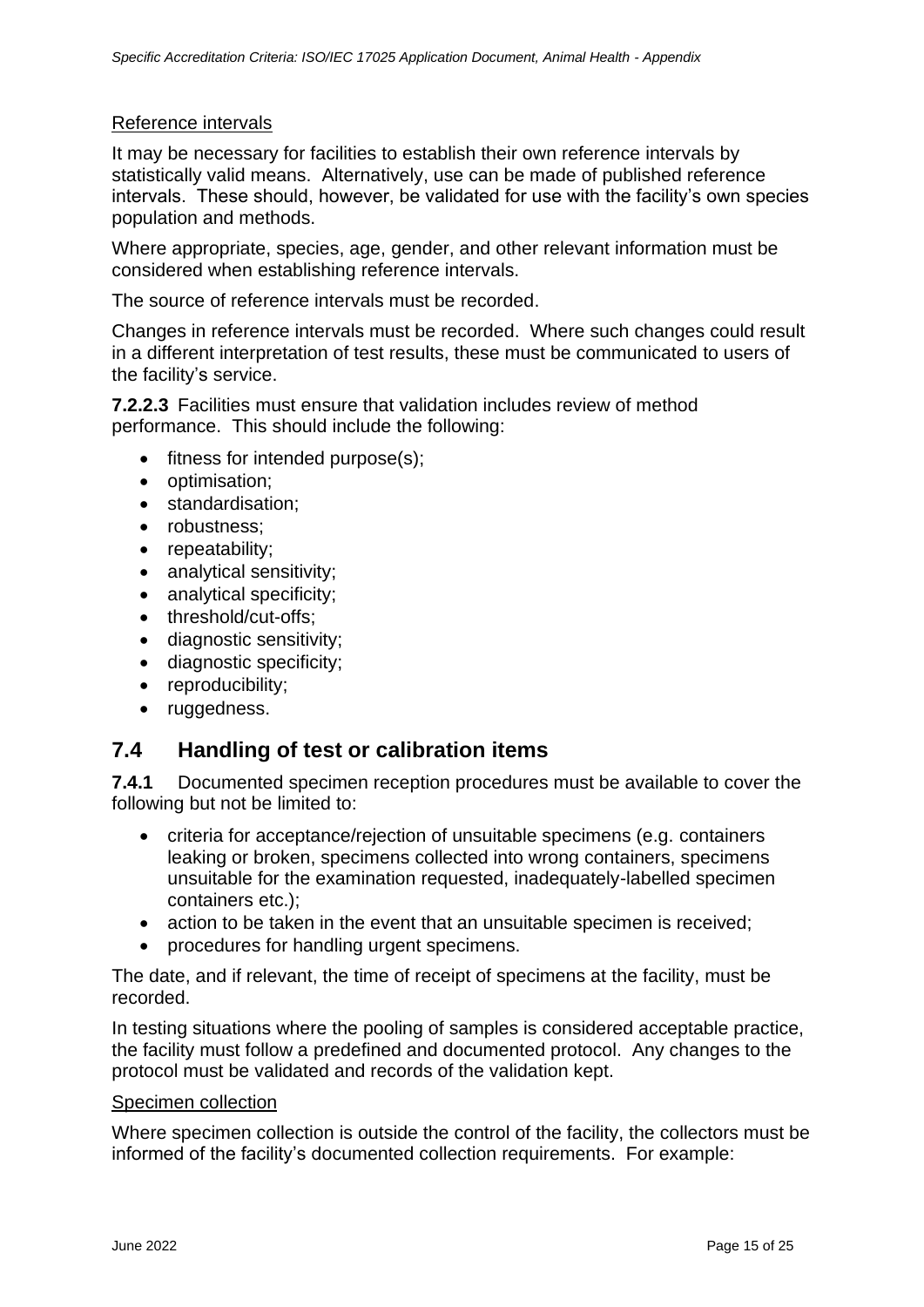- containers/tubes required for each test;
- amount of specimen required;
- 'order of draw' for multi-sampling vacuum tubes;
- labelling requirements;
- specimen storage requirements (e.g. room temperature vs refrigeration);
- specimen transport requirements;
- requirements with respect to request forms;
- provision of relevant clinical information.

#### Specimen referral

Refer to section 6.6.2.

#### Transport of specimens

Sample containers must be leak-proof and impervious to contamination during transport. When temperature or other environmental tolerances are specified in test methods, these must be provided to the specimen collector and must be satisfied during transport and storage.

#### **7.4.2**

#### Specimen labelling requirements

In general, specimen containers should not be pre-labelled. Additionally, labelling of lids only is not acceptable.

The use of a laboratory numbering system may be used to uniquely identify specimens, associated sub-samples and records (e.g. worksheets, slides, etc.).

Each specimen container must be labelled with the animal name or other unique identification. Where confusion with another specimen from the same animal is possible, the container must also be labelled with the type of specimen.

For survey testing, each specimen container must be individually labelled, but need not identify an individual animal.

It is recommended that the date of collection be recorded on the specimen container.

For specimens submitted on glass slides (e.g. cytology and blood films) the required identification must be on the slide itself. The request form received with each specimen (or batch of specimens) is required to provide additional information than the specimen container itself. The required details are:

- animal name or other unique identification:
- name of owner (or representative);
- date of collection;
- type of specimen.

For survey testing, each individual animal need not be identified, but the location where the specimens were collected must be provided (e.g. property name or geographical region).

Upon receipt into the facility, the traceability of batches of samples (e.g. in the case of survey testing) must be ensured and be readily linked to the original submission and assigned accession number where individual labelling is not employed.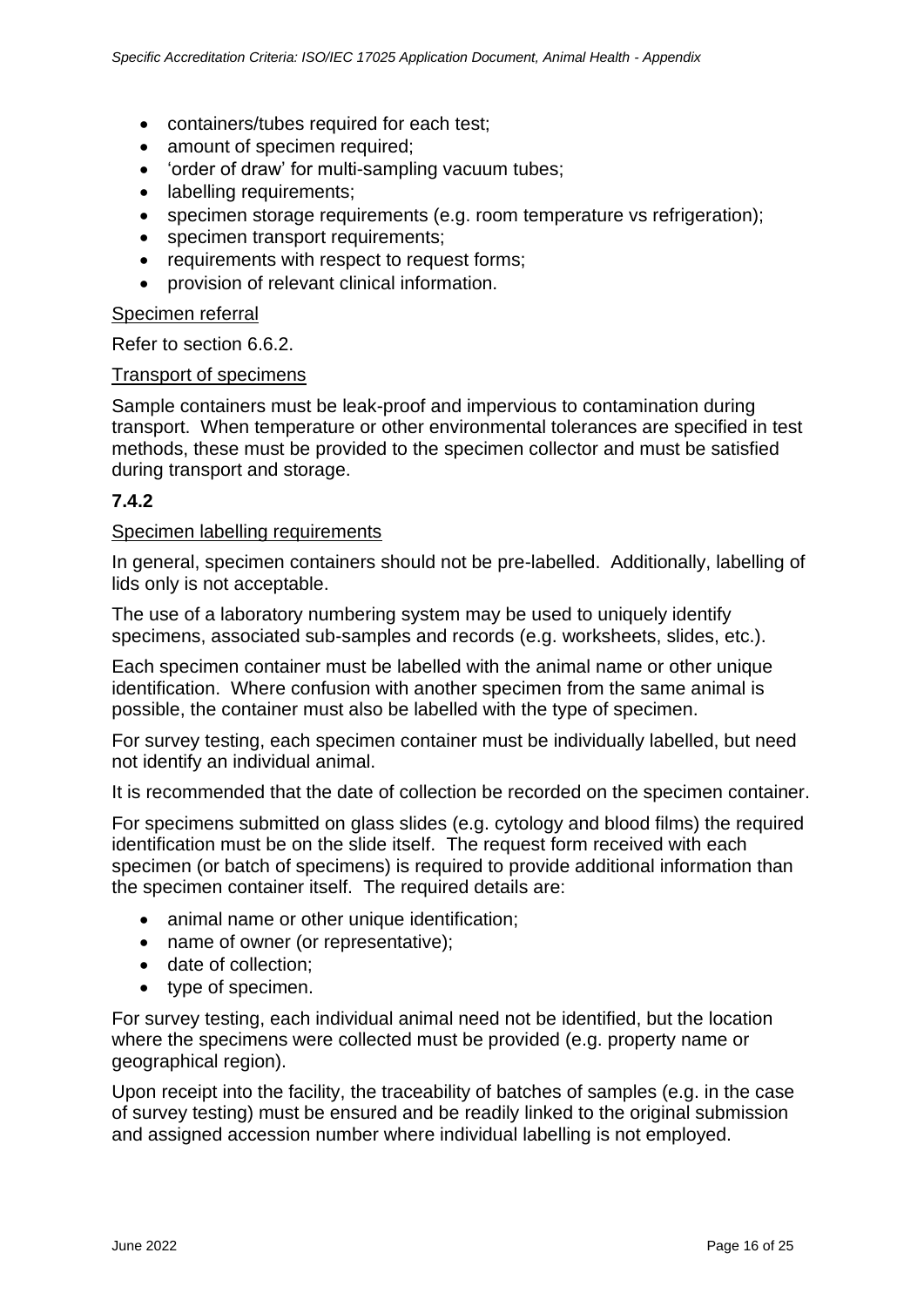**7.4.3** Where inadequately labelled specimens are received, the facility must assure itself of the identity of the specimen. Where the identity of the specimen cannot be assured and a recollection would be possible, testing should not proceed on the initial specimen.

#### **7.4.4**

#### Specimen retention

For viral and cell cultures, inoculated and uninoculated cell cultures must be stored separately.

Unless indicated otherwise, sample containers should be stored under appropriate conditions for 7 days from the date of receipt of the sample or for three days after the issue of the test report, whichever is considered most appropriate. It is assumed that these timelines will be sufficient for the referrer to review the test report and if necessary, confirm the identity of the sample with the facility.

| <b>Discipline / Specimen types</b>                                                     | <b>Retention time</b> |  |
|----------------------------------------------------------------------------------------|-----------------------|--|
| Haematology                                                                            |                       |  |
| Samples of blood, serum, plasma                                                        | 7 days                |  |
| <b>Blood film</b>                                                                      | 60 days               |  |
| <b>Biochemistry</b>                                                                    |                       |  |
| Samples of serum, plasma, and other body<br>fluids                                     | 7 days                |  |
| <b>Immunology</b>                                                                      |                       |  |
| Samples of material examined                                                           | 7 days                |  |
| <b>Serology</b>                                                                        |                       |  |
| Samples of material examined                                                           | 7 days                |  |
| <b>Microbiology</b>                                                                    |                       |  |
| <b>Cultures and stained slides</b>                                                     | 7 days                |  |
| Swabs, specimens or other material examined                                            | 7 days                |  |
| <b>Parasitology</b>                                                                    |                       |  |
| Samples of material examined                                                           | 7 days                |  |
| <b>Histology</b>                                                                       |                       |  |
| It is acknowledged that histology specimens can provide a valuable historical resource |                       |  |

The following minimum retention times for specimens are provided for guidance:

**(**It is acknowledged that histology specimens can provide a valuable historical resource and facilities are encouraged to retain such specimens for as long as possible)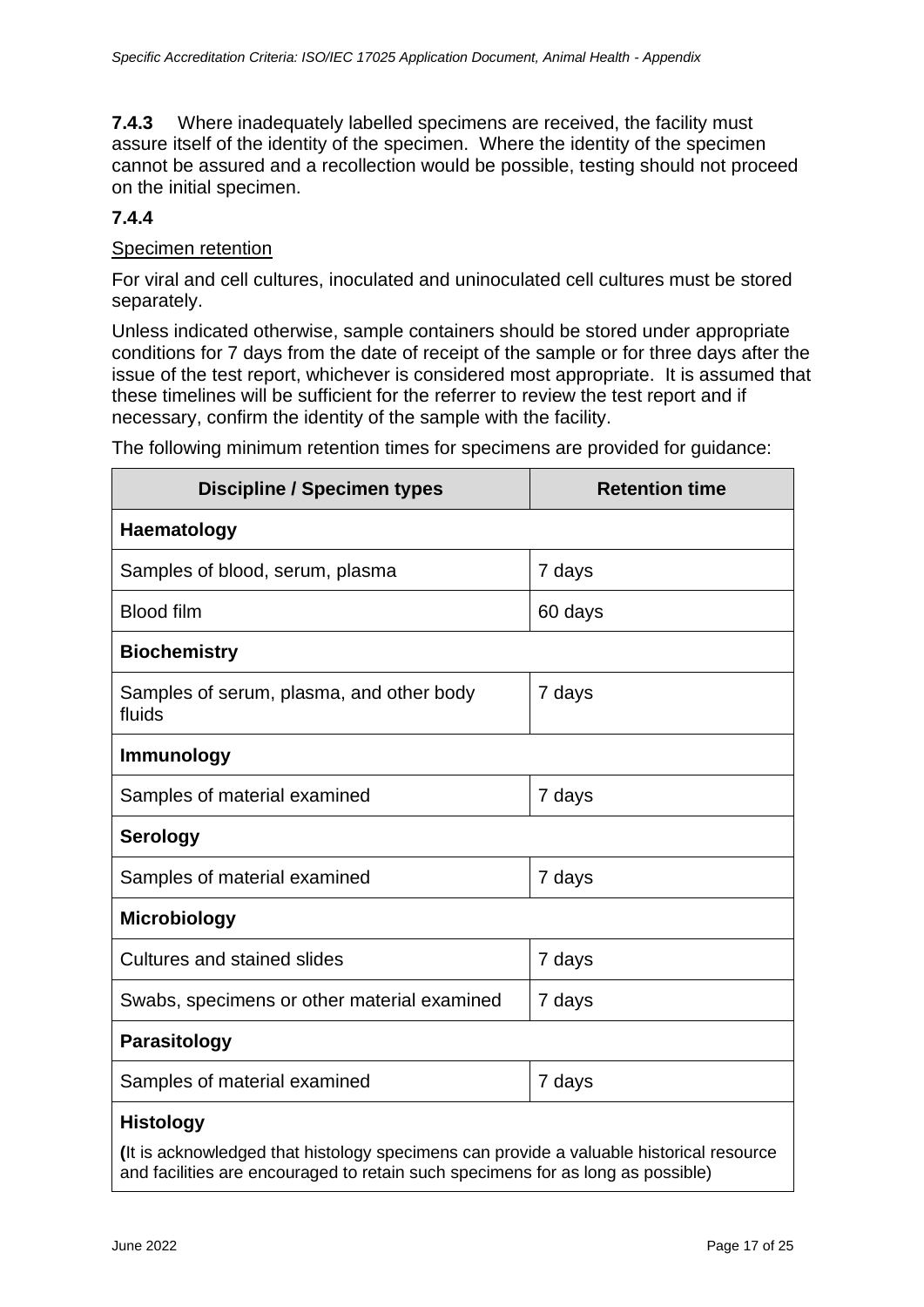| <b>Discipline / Specimen types</b>                       | <b>Retention time</b>                                                                                                    |
|----------------------------------------------------------|--------------------------------------------------------------------------------------------------------------------------|
| <b>Slides</b>                                            | 3 years                                                                                                                  |
| <b>Blocks</b>                                            | 10 years                                                                                                                 |
| Unblocked, fixed tissue                                  | 30 days                                                                                                                  |
| Containers with no residual tissue                       | Where all the submitted<br>sample/tissue has been<br>consumed in the testing, a<br>record noting this should be<br>kept. |
| <b>Cytology</b>                                          |                                                                                                                          |
| <b>Slides</b>                                            | 3 years                                                                                                                  |
| Necropsy                                                 | There is no requirement for<br>the retention of fresh tissue<br>after sample collection.                                 |
| <b>Molecular Testing</b>                                 |                                                                                                                          |
| Extracted nucleic acid                                   | 7 days                                                                                                                   |
| Certification and other regulatory testing.              | 30 days                                                                                                                  |
| For samples where retesting and/or referral is<br>likely | 30 days                                                                                                                  |

### <span id="page-17-0"></span>**7.6 Evaluation of measurement uncertainty**

**7.6.3** Estimation of measurement uncertainty (MU) only applies to quantitative tests. This includes those tests where a numerical value is reported as a qualitative result, such as serological assays with a 'cut off' value where the numerical result is reported as detected or not detected.

In estimating MU, the facility needs to consider those components under its control. For example, if the facility is not involved in the taking of the sample, then it does not have to estimate the MU of this process. It should, however, be clear what components have been included in the uncertainty estimation.

Where results of tests are not numerical (e.g. pass/fail, positive/negative, detected/not detected or other qualitative data), estimates of uncertainty or other variability estimates will not be required. This should not however preclude the facility from developing an understanding of the components that contribute significantly to the variability of the results.

The approach used to estimate MU (including data and calculations) must be recorded and retained so that it is available upon request from a customer.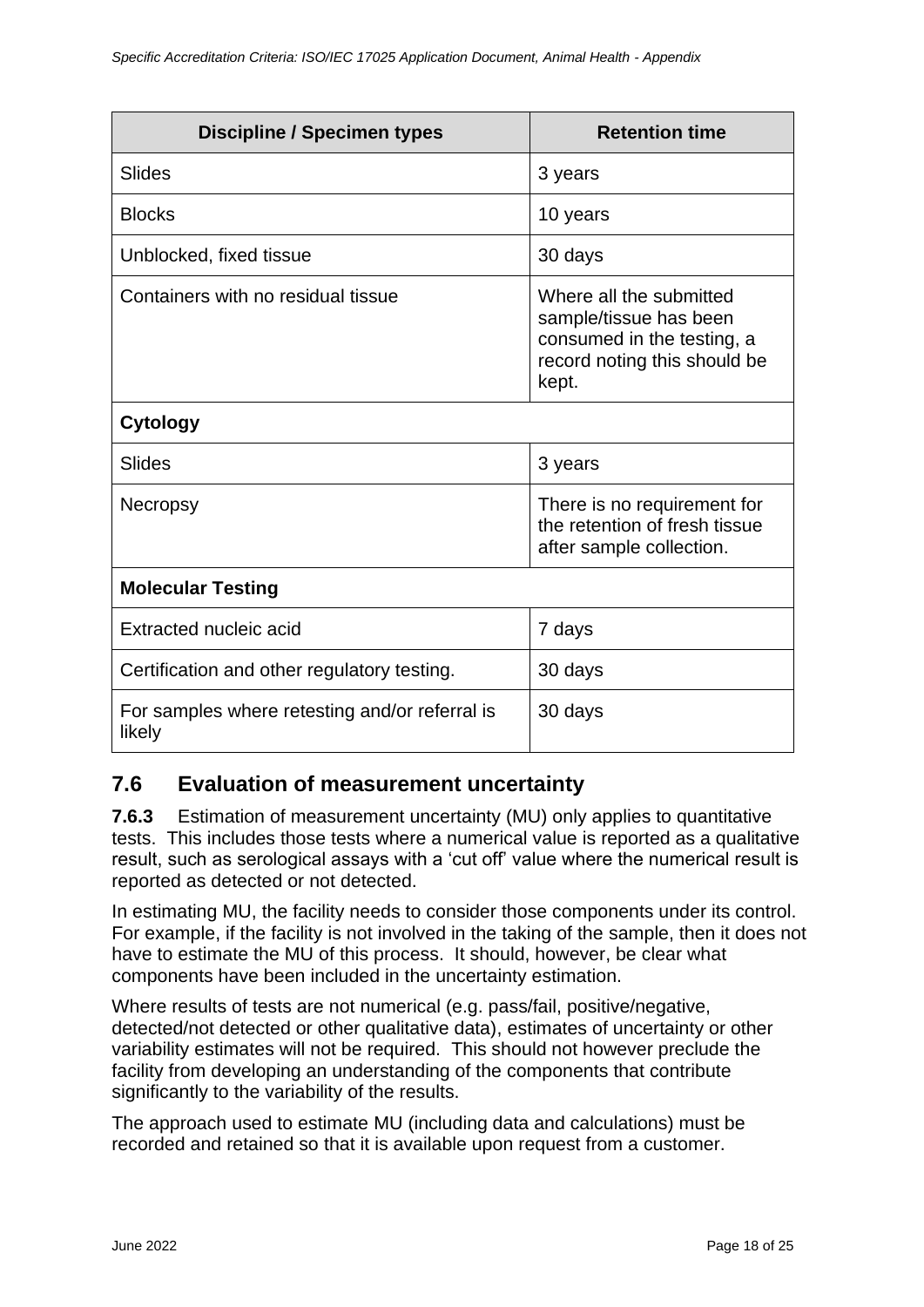Facilities must identify those tests for which MU is to be reported and document a protocol for reporting it.

## <span id="page-18-0"></span>**7.7 Ensuring the validity of results**

**7.7.1** Many factors will influence the frequency with which quality control (QC) is performed. The QC protocol must take into account these factors and be such that the facility has confidence in the results issued.

The QC material used must cover the analytical concentrations encountered. Low/normal/high, normal/abnormal, positive/negative, reactive/non-reactive controls, as appropriate for the method and species tested.

Where appropriate, the use of control material that has a value close to the assay cut-off should be considered (e.g. serology testing).

Where calibration of an assay is required, appropriate material must be used as a calibrator. If the material selected is not intended for use as a calibrator, ascribed calibration values must be traceable.

Unless otherwise specified in the manufacturer's instructions or in the requirements below, QC material must be analysed for each test on each day of testing and at each change of prepared reagent/reagent batch.

#### Chemical pathology

Where possible, control material must be matrix matched (e.g. urine-based controls should be used for assays of urine analytes).

It must be ensured that means and standard deviations supplied by manufacturers of QC material provide adequate control of assays. The facility should establish its own means and standard deviations using its own data to maintain tighter control.

#### Haematology

A multi-level control must be run at least once on each day of testing on automated cell counters, taking into account open and closed modes. There must also be a means of monitoring drift.

Where appropriate, coagulation QC must include normal and abnormal controls at least once on each day testing is performed.

#### Histopathology

Control slides must be prepared and examined when using special stains.

Control slides must be retained so that they can be retrospectively linked to the patient's slides to which they pertain.

The identification of specimens must be secure through all stages of processing.

Procedures that may be employed to minimise the risk of specimen mix-up include:

- checking of stained sections against the corresponding block prior to reporting;
- checking slides and blocks against the details on the request form prior to reporting;
- handling one case at a time (e.g. at microtomy);
- labelling cassettes and slides for one case at a time.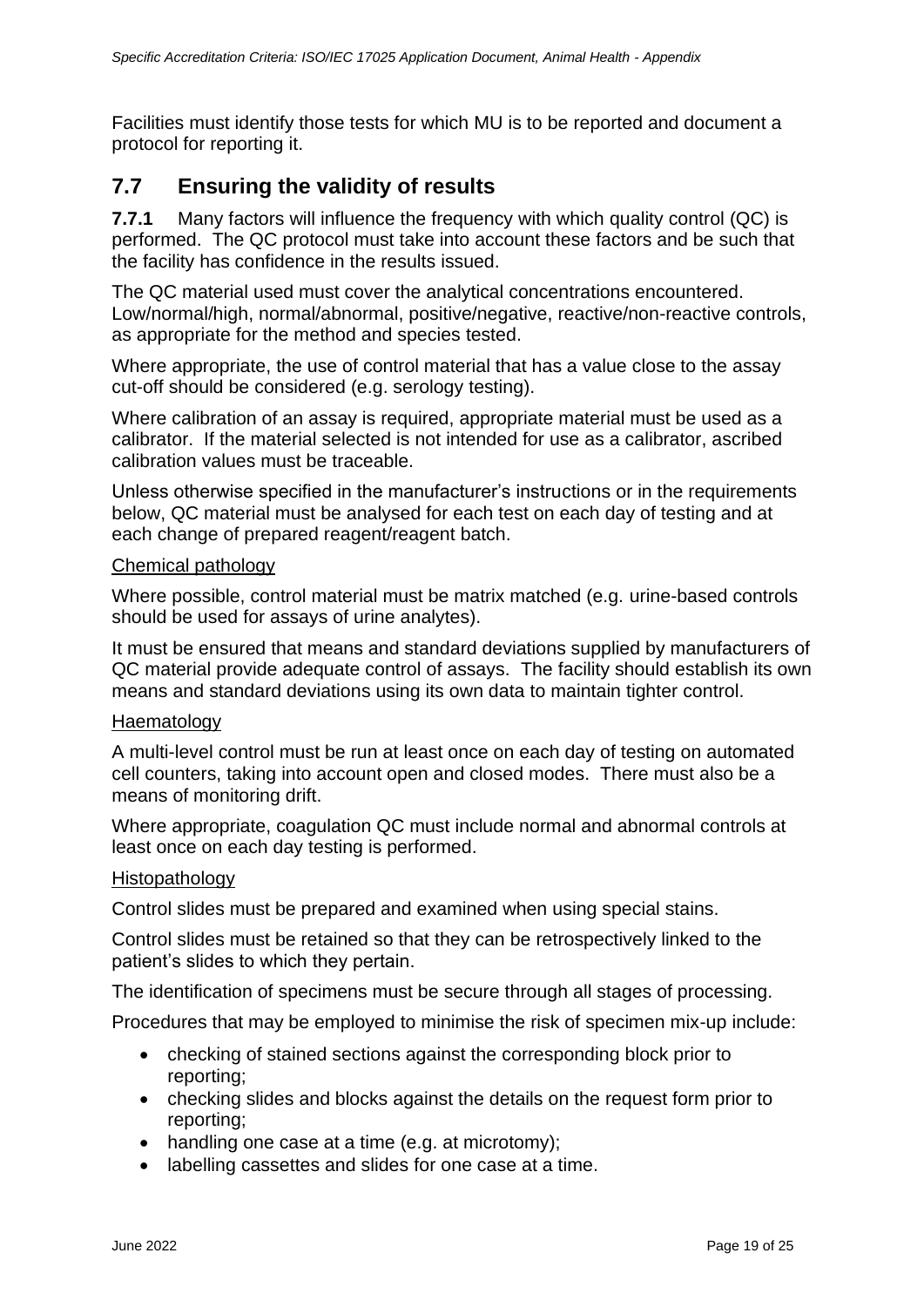#### Immunology

A positive and negative reaction must be demonstrated as a minimum on every immunofluorescent run and as an optimum on every immunofluorescence slide. Optimally borderline positive controls and/or controls titering to a known endpoint should be used. Facilities may demonstrate these reactions using either controls or sample specimens.

Reactive controls with defined immunofluorescence patterns for the antibodies under investigation must be tested as a minimum on every new batch of slides. Optimally they should be tested on every run. Once the specificities detected by the substrate have been confirmed, the slides stored under monitored correct conditions and are within expiry date, it is not essential to repeat for every run.

As a minimum, the appropriate working concentration of each new batch of fluorescein labelled immunoglobulin conjugate must be determined by checkerboard titration with each different substrate with which it will be used. Optimally, this should be performed for every new batch of individual substrate.

Commercial kits should have this already performed by the manufacturer. Validation is required if:

- conjugates and slides are purchased separately from the same manufacturer;
- using conjugate from one manufacturer and slides from another or in-house slides.

#### Media

Refer to the NATA *General Accreditation Criteria: Media Preparation and Quality Control* for requirements regarding microbiological and virology media.

#### Microbiology

An appropriate range of organisms from reliable sources must be held. The stock of organisms must be maintained under appropriate long-term storage conditions (refer to the NATA *General Accreditation Criteria: Maintenance of Microbiological Reference Culture Collections (MRCC)*).

These organisms would be used to quality control:

- anti-microbial susceptibility testing;
- media;
- identification tests/kits;
- antigen or toxin production;
- incubation chambers (e.g. anaerobic jars).

A quality control program must be established for identification tests/kits.

Quality control of anti-microbial susceptibility testing must be performed in accordance with the documented method. Departures from the standard method must be validated.

Zone sizes for QC results must be recorded numerically (i.e. in millimetres).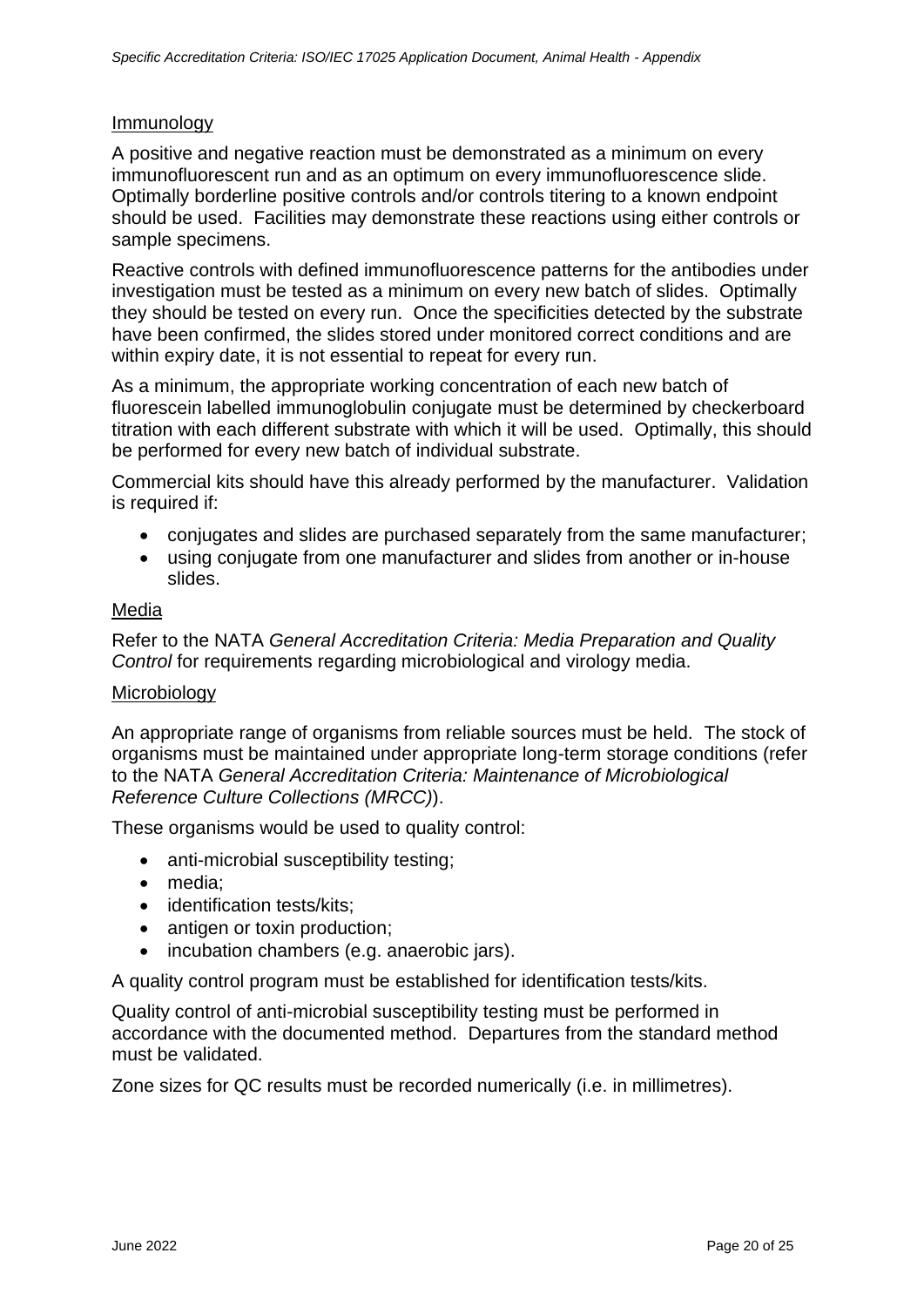#### **Serology**

Appropriate controls must be tested with each run. Optimally, non-kit controls (including a low/weak positive control) should be included to monitor performance over time and to enable the determination of inter-lot batch variation.

Appropriate negative and positive controls/samples must be included on each ELISA plate.

#### Virus identification

When identifying a virus, appropriate and available positive and negative controls must be included.

Facilities should use standard reference sera or reagents for virus identification.

**7.7.2** Also refer to the NATA *General Accreditation Criteria: Proficiency Testing Policy.*

The terms proficiency testing (PT) and quality assurance programs (QAP) can be used interchangeably.

#### **Participation**

Where a veterinary specific proficiency testing program(s) is/are available and applicable to the testing conducted by the facility, participation is mandatory. The frequency of participation shall be in accordance with the PT provider's schedule and all rounds are required to be completed.

When considering the applicability of a PT program, consideration should be given to such issues as species specificity, Australian based, etc.

When no PT is available to meet requirements, the facility must investigate alternative means for assuring the quality of test results, for example, sample exchange programs with other facilities, replicate testing, etc.

#### **Performance**

On receipt of results from the program organisers, it must be ensured that:

- proficiency testing performance is reviewed by the supervising veterinarian or senior scientist providing technical control and discussed with all relevant scientific/technical staff;
- there is a record that the review has taken place;
- unsatisfactory results and other deficiencies identified by the programs are addressed, with any action taken documented and acceptance of apparent poor performance substantiated;
- the implication of unsatisfactory PT performance to diagnostic test results is considered and a record of the considerations and action taken is kept.

As far as practicable, proficiency testing samples must be treated in the same way as diagnostic test samples. Additionally, consideration should be given to ensuring that all staff (including part-time and evening staff) involved in testing has an opportunity to test proficiency samples.

#### **7.7.3**

Graphical presentation of numerical quality control results will assist the early detection of trends.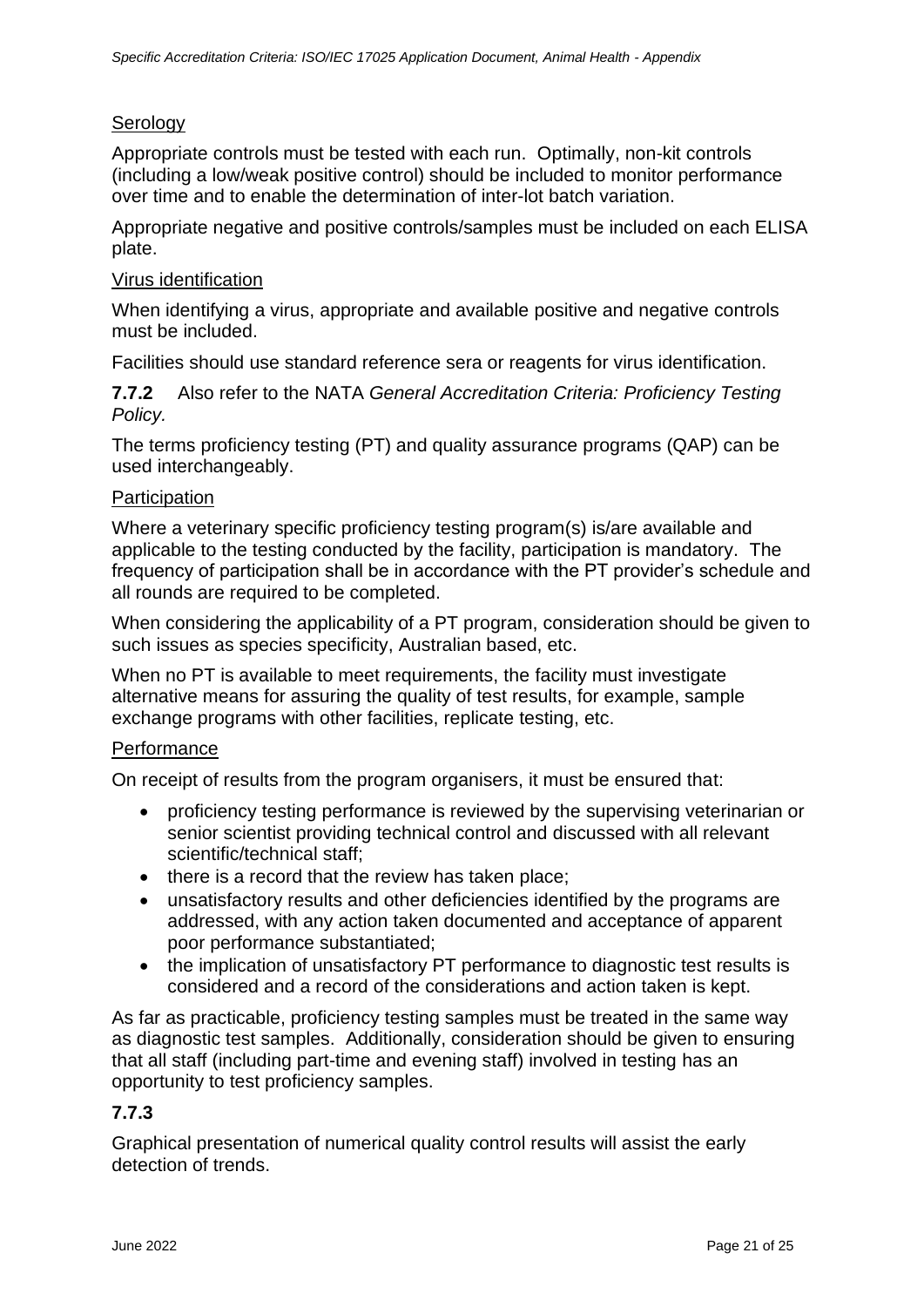A system for long-term monitoring of QC results to assess method performance must be available. Accordingly, primary QC data (e.g. instrument printouts, original work notes) must be retained to allow retrospective review.

### <span id="page-21-0"></span>**7.8 Reporting of results**

#### <span id="page-21-1"></span>**7.8.1 General**

**7.8.1.1** Also refer to 6.2.2 regarding titles of persons reporting results.

Where the test method used has not been validated for the animals or animal specimens, details of this limitation must be included on the test report, for example, *"This test has not be validated for xxx species"*.

Authorised results may be telephoned to a customer. If a result is conveyed verbally, then a record must be kept of the time and date of issuing the result, recipient of the result and the reporting staff member. It must be clear what results have been conveyed verbally.

The facility must have a documented protocol for the handling of telephone enquiries, taking into account the information being requested (e.g. test results, interpretation of results).

#### Automated release of test results

Automated release of test results refers to the reporting of results using an automated process whereby test results falling within predetermined reference ranges are reported to the customer without result/report review by a supervising veterinarian or senior scientist.

Automated reporting is limited to clinical chemistry and haematology where interpretation of the results by a supervising veterinarian is not required.

The following criteria must be met before a facility can issue results using an automated process.

A procedure must be available detailing how the automated process functions, including the tests to which it applies. This process must be authorised by a supervising veterinarian or senior scientist depending on the category of the facility and must include:

- only results falling within species specific alert or normal reference intervals can be subject to automated reporting;
- where flags or alerts are generated the result(s) must be quarantined and referred to an authorised staff member for follow up;
- species specific reference ranges must be reported with the result(s);
- reports generated must be identified by including text such as:

*"These results have been generated by an automated process approved by (name of Supervising Veterinarian / Senior Scientist). All results are within normal limits for the species, therefore not referred to a Supervising Veterinarian for comment. Any questions, or for further discussion please contact the laboratory".*

The procedure must include a process for the rapid suspension of automated selection and reporting.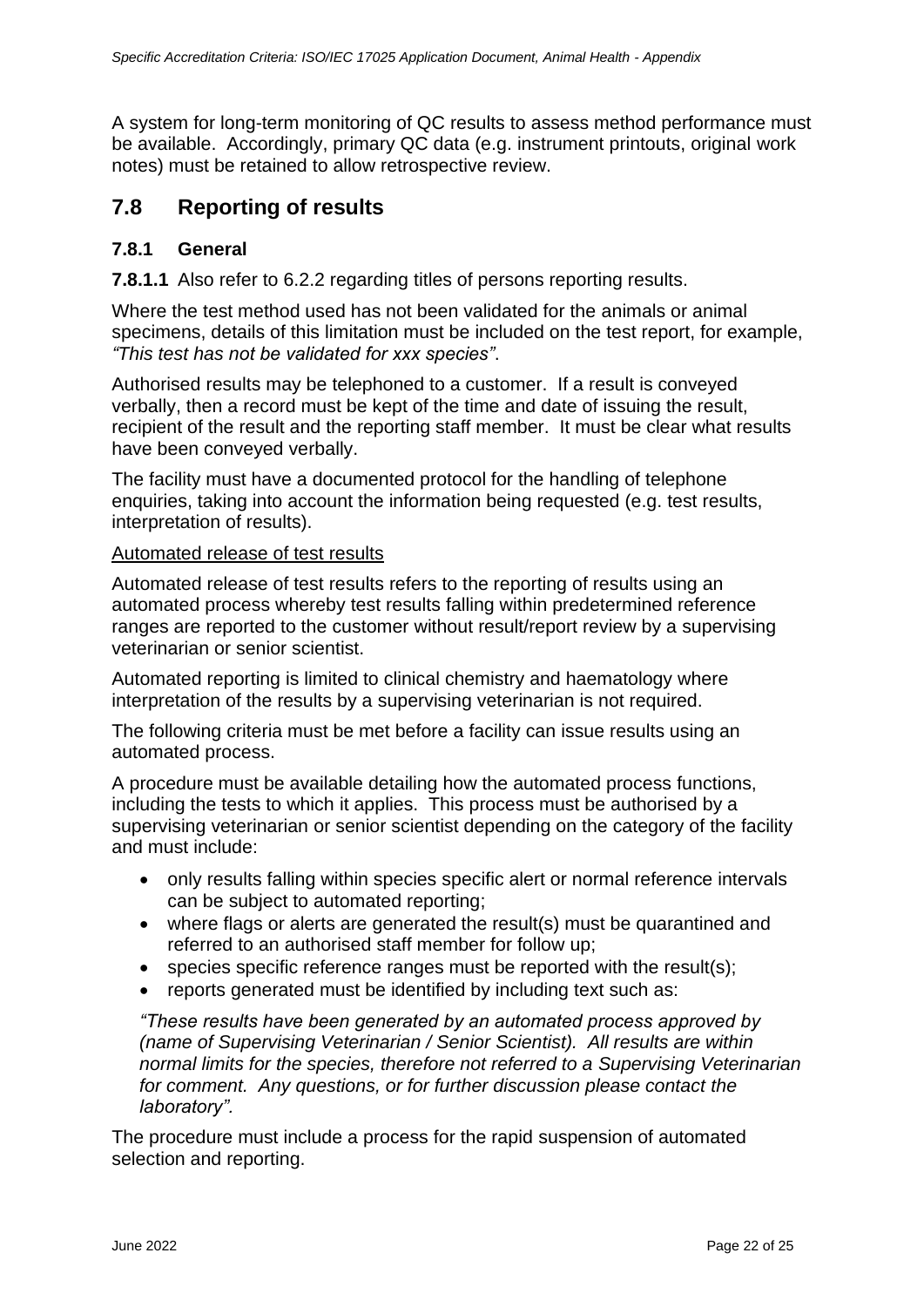Validation of the automated reporting process must include:

- evidence that results exceeding the alert levels are identified and trigger the escalation process for review;
- reports generated are legible and without transcription errors and delivered to the customer authorised to receive them.

#### <span id="page-22-0"></span>**7.8.2 Common requirements for reports (test, calibration or sampling)**

**7.8.2.1** Where testing is performed within a multi-site facility, the facility must be able to establish the site at which testing was performed.

Reports must include:

- specimen collection and receipt date and, where necessary for the interpretation of test results, the time of collection;
- source / type of specimen, where this information significantly affects the test result;
- unique animal identification;
- date of testing (where this is different to the specimen receipt date and may significantly affect the interpretation of the results);
- reference intervals (where appropriate);
- test method / technique, where this information significantly affects the test result.

#### <span id="page-22-1"></span>**7.8.3 Specific requirements for test reports**

**7.8.3.1** There may be statutory requirements for additional information to be included on test reports.

Refer to 7.2.1.6 for the reporting of results on the investigation of emergency animal disease outbreaks.

#### <span id="page-22-2"></span>**7.8.7 Reporting opinions and interpretations**

**7.8.7.1** When opinions and interpretations are included in test reports, they must be in accordance with Commonwealth and State/Territory regulations.

Any person providing diagnoses shall be a registered veterinarian in the State or Territory in which the facility operates.

Facilities engaged in testing performed on human specimens shall not include any opinions or interpretations on test reports for the purposes of diagnosis, treatment or monitoring of a patient. Where opinions or interpretations are to be reported, accreditation against ISO 15189 is to be sought.

Testing on human specimens may also be subject to the Therapeutic Goods Administration (TGA) In-Vitro Diagnostic (IVD) medical device Framework which requires assessment against the National Pathology Accreditation Advisory Council (NPAAC) *Requirements for the Development and Use of In-house In Vitro Diagnostic Medical Devices (IVDs)*.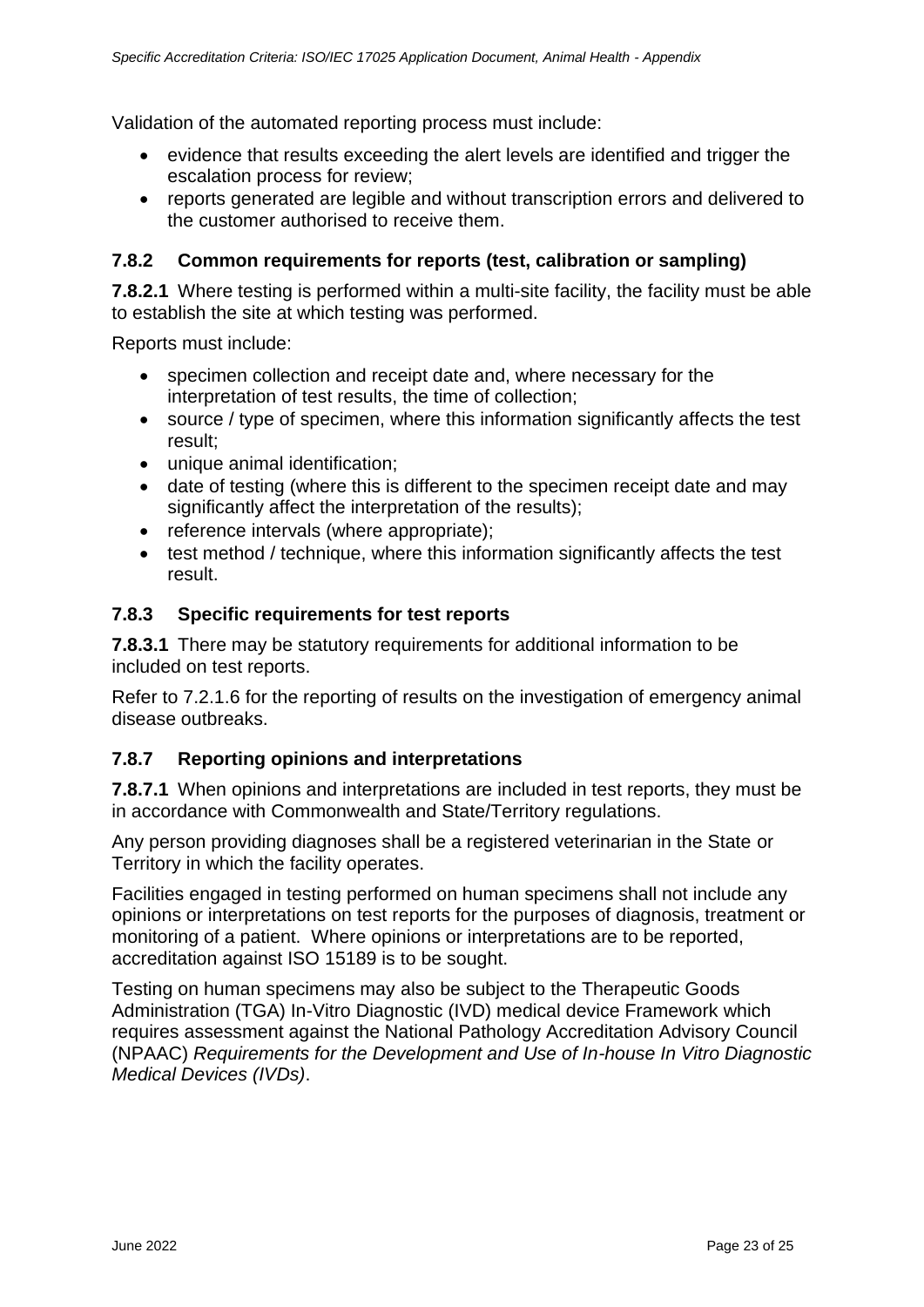# <span id="page-23-0"></span>**References**

This section lists publications referenced in this document. The year of publication is not included as it is expected that only current versions of the references shall be used.

#### **Standards**

ISO/IEC 17025 *General requirements for the competence of testing and calibration laboratories*

#### **NATA Publications**

*NATA Accreditation Criteria* (NAC) package for Animal Health

| <b>General Accreditation Criteria</b> | Maintenance of Microbiological Reference<br><b>Culture Collections (MRCC)</b> |
|---------------------------------------|-------------------------------------------------------------------------------|
| <b>General Accreditation Criteria</b> | <b>Proficiency Testing Policy</b>                                             |
| <b>General Accreditation Criteria</b> | <b>Media Preparation and Quality Control</b>                                  |

#### **Other Publications**

Aquatic and terrestrial Australian and New Zealand standard diagnostic procedures (ANZSDPs): these may be of interest to veterinary testing laboratories and accessible through the [Animal](http://animal/) Health Laboratories website of the Department of Agriculture and Water Resources

[\(http://www.agriculture.gov.au/animal/health/laboratories\)](http://www.agriculture.gov.au/animal/health/laboratories)

CLSI M02 *Performance Standards for Antimicrobial Disk Susceptibility Tests*

IATA Dangerous Goods Regulations

National Pathology Accreditation Advisory Council (NPAAC), *Requirements for the Development and Use of In-house In Vitro Diagnostic Medical Devices (IVDs)*

Subcommittee of Animal Health Laboratory Standards (SCAHLS*) Veterinary Laboratory Guidelines for Nucleic Acid Detection Techniques*.

World Organisation for Animal Health, *OIE Quality Standard and Guidelines for Veterinary Laboratories: Infectious Diseases*, Paris